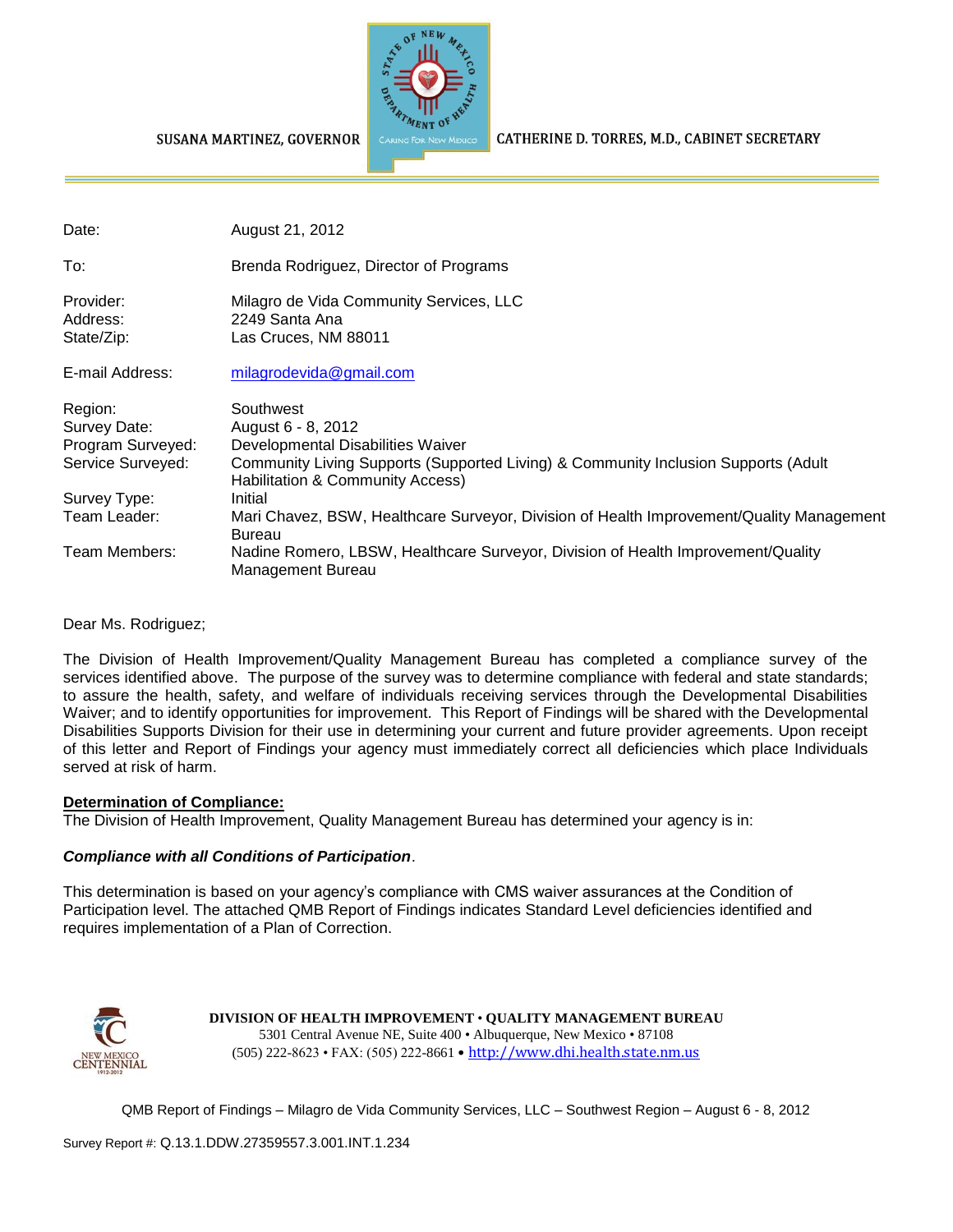#### **Plan of Correction:**

The attached Report of Findings identifies the Standard Level and/or Condition of Participation deficiencies found during your agency's compliance review. You are required to complete and implement a Plan of Correction. Your agency has a total of 45 business days (10 business days to submit your POC for approval and 35 days to implement your *approved* Plan of Correction) from the receipt of this letter.

#### **Submission of your Plan of Correction:**

Please submit your agency's Plan of Correction in the space on the two right columns of the Report of Findings. *(See attachment "A" for additional guidance in completing the Plan of Correction)*.

Within 10 business days of receipt of this letter your agency Plan of Correction must be submitted to the parties below:

#### **1. Quality Management Bureau, Attention: Plan of Correction Coordinator 5301 Central Ave. NE Suite 400 Albuquerque, NM 87108**

#### **2. Developmental Disabilities Supports Division Regional Office for region of service surveyed**

Upon notification from QMB that your *Plan of Correction has been approved*, you must implement all remedies and corrective actions to come into compliance. If your Plan of Correction is denied, you must resubmit a revised plan as soon as possible for approval, as your POC approval and all remedies must be completed within 45 business days of the receipt of this letter.

Failure to submit your POC within the allotted 10 business days or complete and implement your Plan of Correction within the total 45 business days allowed may result in the imposition of a \$200 per day Civil Monetary Penalty until it is received, completed and/or implemented.

#### **Request for Informal Reconsideration of Findings (IRF):**

If you disagree with a finding of deficient practice, you have 10 business days upon receipt of this notice to request an IRF. Submit your request for an IRF in writing to:

> QMB Deputy Bureau Chief 5301 Central Ave NE Suite #400 Albuquerque, NM 87108 Attention: IRF request

See Attachment "C" for additional guidance in completing the request for Informal Reconsideration of Findings. The request for an IRF will not delay the implementation of your Plan of Correction which must be completed within 45 total business days (10 business days to submit your POC for approval and 35 days to implement your *approved* Plan of Correction). Providers may not appeal the nature or interpretation of the standard or regulation, the team composition or sampling methodology. If the IRF approves the modification or removal of a finding, you will be advised of any changes.

Please call the Plan of Correction Coordinator at 505-699-9356 if you have questions about the Report of Findings or Plan of Correction. Thank you for your cooperation and for the work you perform.

Sincerely,

Mari Chavez, BSW

Mari Chavez, BSW Team Lead/Healthcare Surveyor Division of Health Improvement Quality Management Bureau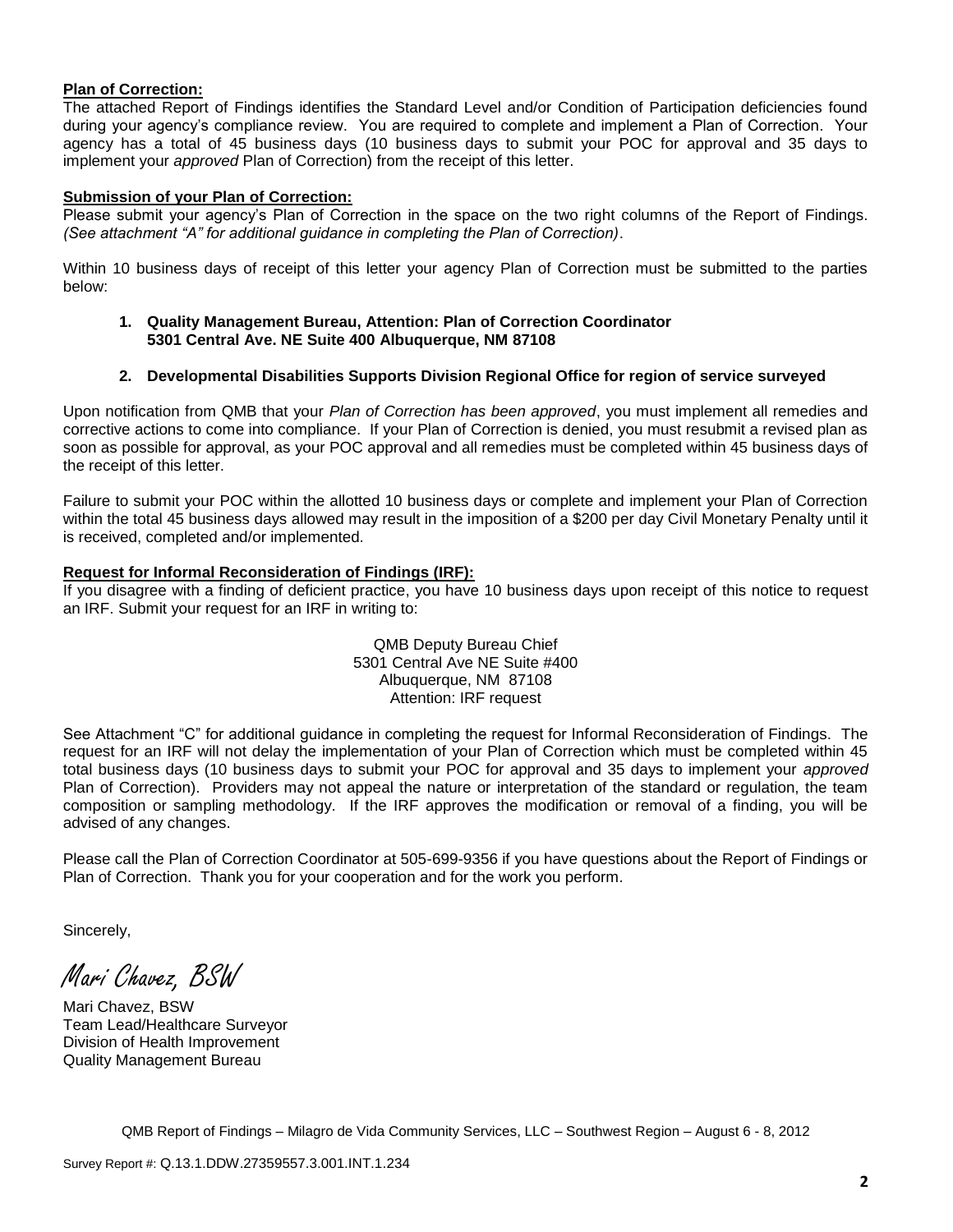| <b>Survey Process Employed:</b>                  |                                                                                                                                            |                                                                                                                                                                                 |
|--------------------------------------------------|--------------------------------------------------------------------------------------------------------------------------------------------|---------------------------------------------------------------------------------------------------------------------------------------------------------------------------------|
| <b>Entrance Conference Date:</b>                 | August 6, 2012                                                                                                                             |                                                                                                                                                                                 |
| Present:                                         | <b>Milagro de Vida Community Services, LLC</b><br>Brenda Rodriguez, Director of Programs/Founder/Incident<br><b>Management Coordinator</b> |                                                                                                                                                                                 |
|                                                  | <b>DOH/DHI/QMB</b>                                                                                                                         | Mari Chavez, BSW Team Lead/Healthcare Surveyor<br>Nadine Romero, LBSW, Healthcare Surveyor                                                                                      |
| <b>Exit Conference Date:</b>                     | August 8, 2012                                                                                                                             |                                                                                                                                                                                 |
| Present:                                         |                                                                                                                                            | <b>Milagro de Vida Community Services, LLC</b><br>Brenda Rodriguez, Director of Programs/Founder/Incident<br><b>Management Coordinator</b><br>Sylvia Torres, Executive Director |
|                                                  | <b>DOH/DHI/QMB</b>                                                                                                                         | Mari Chavez, BSW Team Lead/Healthcare Surveyor<br>Nadine Romero, LBSW, Healthcare Surveyor                                                                                      |
|                                                  |                                                                                                                                            | <b>DDSD - Southwest Regional Office</b><br>Scott Doan, Regional Director                                                                                                        |
| <b>Total Homes Visited</b>                       | Number:                                                                                                                                    | 2                                                                                                                                                                               |
| <b>Supported Homes Visited</b><br>❖              | Number:                                                                                                                                    | 2                                                                                                                                                                               |
| <b>Administrative Locations Visited</b>          | Number:                                                                                                                                    | 1                                                                                                                                                                               |
| <b>Total Sample Size</b>                         | Number:                                                                                                                                    | 5<br>0 - Jackson Class Members<br>5 - Non- <i>Jackson</i> Class Members<br>2 - Supported Living<br>3 - Adult Habilitation<br>1 - Community Access                               |
| <b>Persons Served Records Reviewed</b>           | Number:                                                                                                                                    | 5                                                                                                                                                                               |
| Persons Served Interviewed                       | Number:                                                                                                                                    | 4                                                                                                                                                                               |
| <b>Persons Served Observed</b>                   | Number:<br>survey)                                                                                                                         | 1 (One Individual was not available during the on-site                                                                                                                          |
| Direct Support Personnel Interviewed             | Number:                                                                                                                                    | 3                                                                                                                                                                               |
| <b>Direct Support Personnel Records Reviewed</b> | Number:                                                                                                                                    | 10                                                                                                                                                                              |
| Service Coordinator Records Reviewed             | Number:                                                                                                                                    | 1                                                                                                                                                                               |
| <b>Administrative Files Reviewed</b>             | <b>Billing Records</b><br><b>Medical Records</b>                                                                                           | Incident Management Records                                                                                                                                                     |

• Personnel Files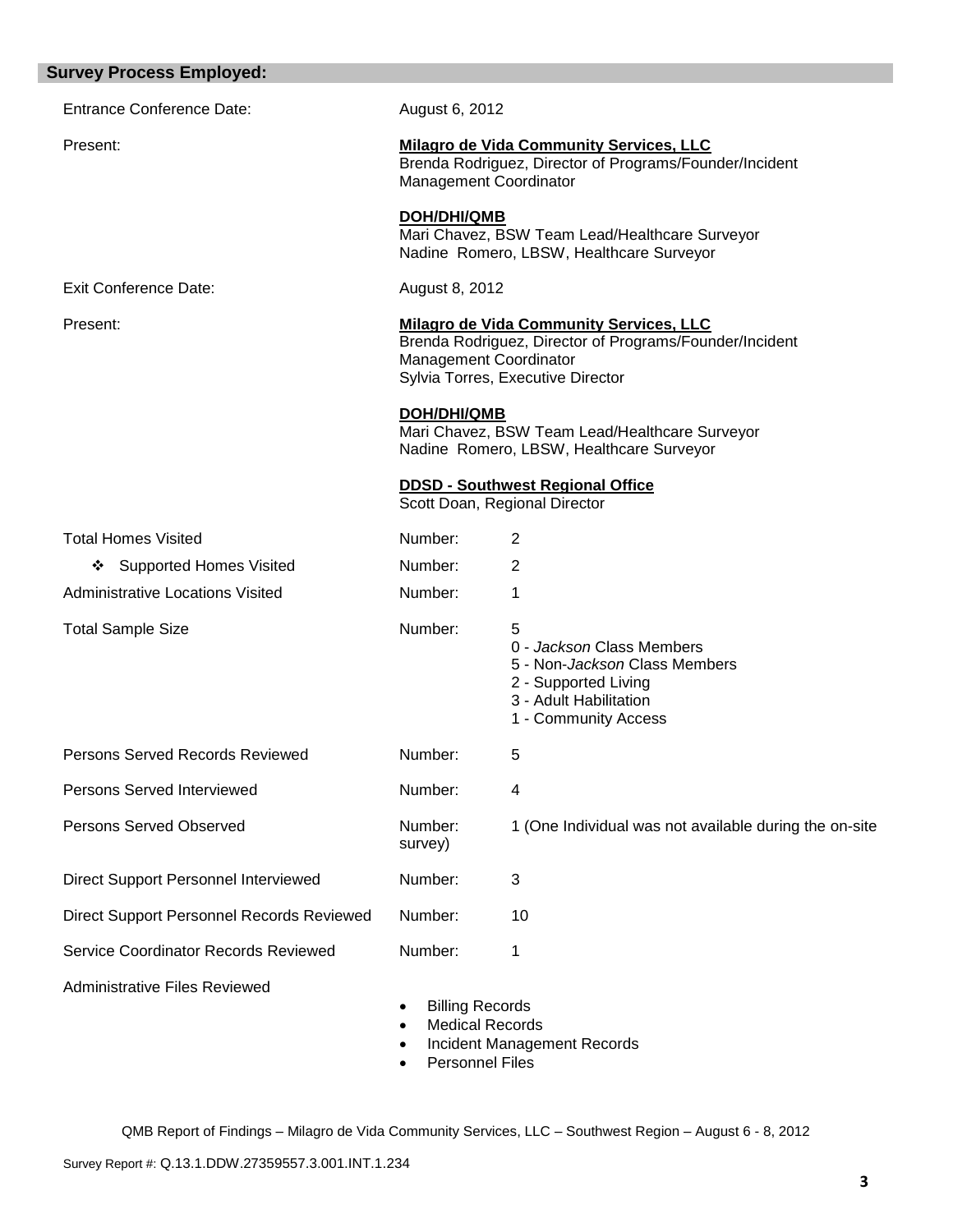- Training Records
- Agency Policy and Procedure
- Caregiver Criminal History Screening Records
- **Employee Abuse Registry**
- Human Rights Notes and/or Meeting Minutes Evacuation Drills
- Quality Assurance / Improvement Plan

CC: Distribution List: DOH - Division of Health Improvement

- DOH Developmental Disabilities Supports Division
- DOH Office of Internal Audit
- HSD Medical Assistance Division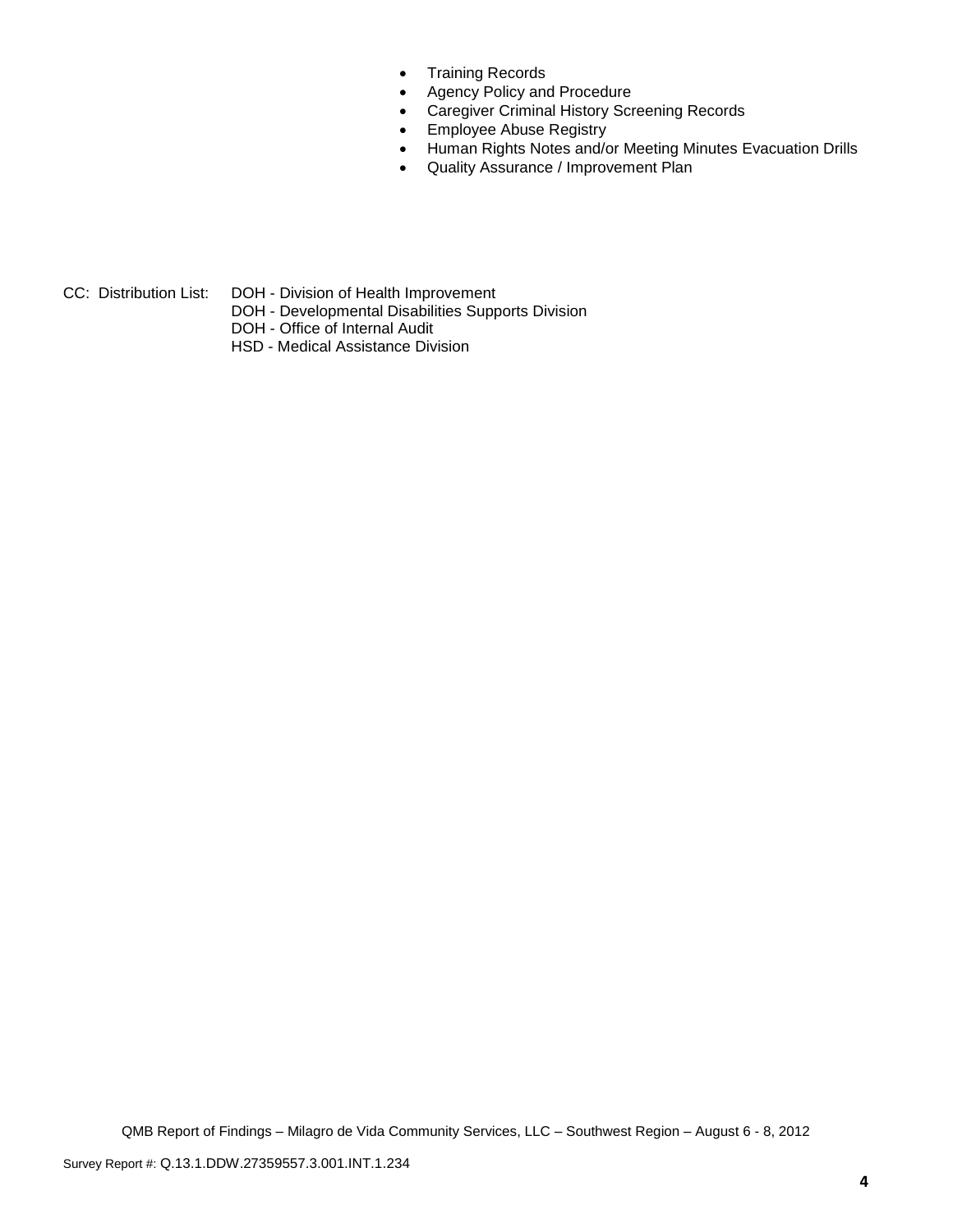## **Attachment A**

# **Provider Instructions for Completing the QMB Plan of Correction (POC) Process**

## *Introduction:*

After a QMB Compliance Survey, your QMB Report of Findings will be sent to you via e-mail.

Each provider must develop and implement a Plan of Correction (POC) that identifies specific quality assurance and quality improvement activities the agency will implement to correct deficiencies and prevent continued non compliance.

Agencies must submit their Plan of Correction within 10 business days from the date you receive the QMB Report of Findings. (Providers who do not submit a POC within 10 business days will be referred to the Internal Review Committee [IRC] for possible actions or sanctions).

Agencies must fully implement their approved Plan of Correction within 45 business days (10 business days to submit your POC for approval and 35 days to implement your approved Plan of Correction) from the date they receive the QMB Report of Findings. (Providers who fail to complete a POC within the 45 business days allowed shall be referred to the IRC for possible actions or sanctions.)

If you have questions about the Plan of Correction process, call the QMB Plan of Correction Coordinator at 505-699-9356 or email at Crystal.Lopez-Beck@state.nm.us. Requests for technical assistance must be requested through your DDSD Regional Office.

The POC process cannot resolve disputes regarding findings. If you wish to dispute a finding on the official Report of Findings, you must file an Informal Reconsideration of Findings (IRF) request within ten (10) business days of receiving your report. Please note that you must still submit a POC for findings that are in question (see Attachment "C").

## *Instructions for Completing Agency POC:*

## *Required Content*

Your Plan of Correction should provide a step-by-step description of the methods to correct each deficient practice to prevent recurrence and information that ensures the regulation cited is in compliance. The remedies noted in your POC are expected to be added to your Agency's required, annual Quality Assurance Plan.

If a deficiency has already been corrected, the plan should state how it was corrected, the completion date (date the correction was accomplished), and how possible recurrence of the deficiency will be prevented.

### *The Plan of Correction must address the required six CMS core elements to address each deficiency of the POC:*

- 1. How the specific and realistic corrective action will be accomplished for individuals found to have been affected by the deficient practice.
- 2. How the agency will identify other individuals who have the potential to be affected by the same deficient practice, and how the agency will act to protect individuals in similar situations.
- 3. What QA measures will be put into place or systemic changes made to ensure that the deficient practice will not recur
- 4. Indicate how the agency plans to monitor its performance to make sure that solutions are sustained. The agency must develop a QA plan for ensuring that correction is achieved and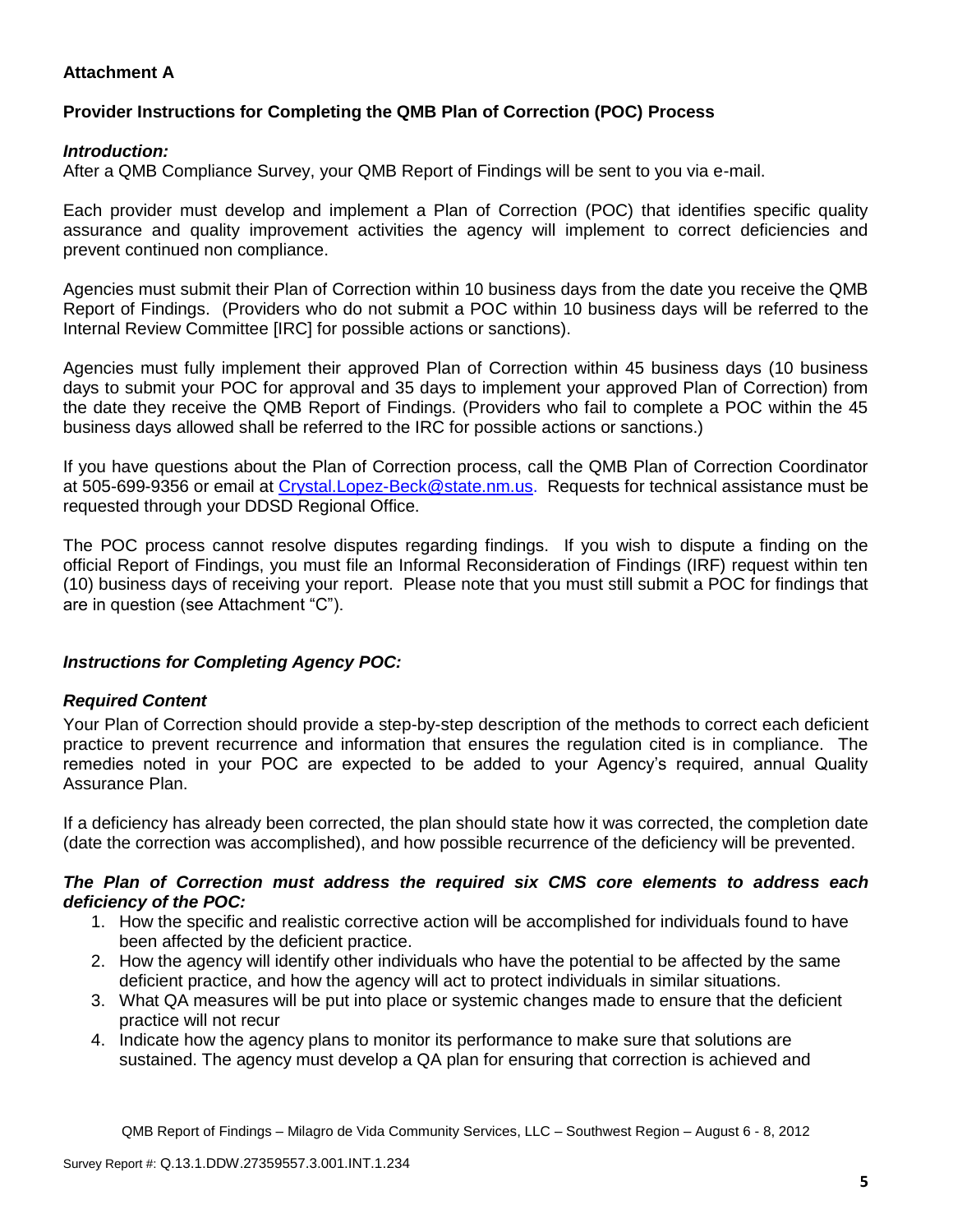sustained. This QA plan must be implemented, and the corrective action evaluated for its effectiveness. The plan of correction is integrated into the agency quality assurance system; and

- 5. Include dates when corrective action will be completed. The corrective action completion dates must be acceptable to the State.
- 6. The POC must be signed and dated by the agency director or other authorized official.

*The following details should be considered when developing your POC:*

- Details about how and when Consumer, Personnel and Residential files are audited by Agency personnel to ensure they contain required documents;
- Information about how Medication Administration Records are reviewed to verify they contain all required information before they are distributed, as they are being used, and after they are completed;
- Your processes for ensuring that all staff are trained in Core Competencies, Incident Reporting, and Individual-Specific service requirements, etc;
- How accuracy in Billing documentation is assured;
- How health, safety is assured;
- For Case Management Providers, how ISPs are reviewed to verify they meet requirements, how the timeliness of LOC packet submissions and consumer visits are tracked;
- Your process for gathering, analyzing and responding to Quality data; and,
- Details about Quality Targets in various areas, current status, analyses about why targets were not met, and remedies implemented.

*Note:* **Instruction or in-service of staff alone may not be a sufficient plan of correction.** This is a good first step toward correction, but additional steps should be taken to ensure the deficiency is corrected and will not recur.

## *Completion Dates*

- The plan of correction must include a **completion date** (entered in the far right-hand column) for each finding. Be sure the date is **realistic** in the amount of time your Agency will need to correct the deficiency; not to exceed 45 total business days.
- Direct care issues should be corrected immediately and monitored appropriately.
- Some deficiencies may require a staged plan to accomplish total correction.
- Deficiencies requiring replacement of equipment, etc., may require more time to accomplish correction but should show reasonable time frames.

## *Initial Submission of the Plan of Correction Requirements*

- 1. The Plan of Correction must be completed on the official QMB Survey Report of Findings/Plan of Correction Form and received by QMB within ten (10) business days from the date you received the report of findings.
- 2. For questions about the POC process, call the QMB POC Coordinator, Crystal Lopez-Beck at 505- 699-9356 for assistance.
- 3. For Technical Assistance (TA) in developing or implementing your POC, contact your local DDSD Regional Office.
- 4. Submit your POC to Crystal Lopez-Beck, POC Coordinator in any of the following ways:
	- a. Electronically at Crystal.Lopez-Beck@state.nm.us *(preferred method)*
	- b. Fax to 505-222-8661, or
	- c. Mail to POC Coordinator, 5301 Central Avenue SW, Suite 400, Albuquerque, NM 87108
- 5. Do not submit supporting documentation (evidence of compliance) to QMB until after your POC has been approved by the QMB.
- 6. QMB will notify you when your POC has been "approve" or "denied."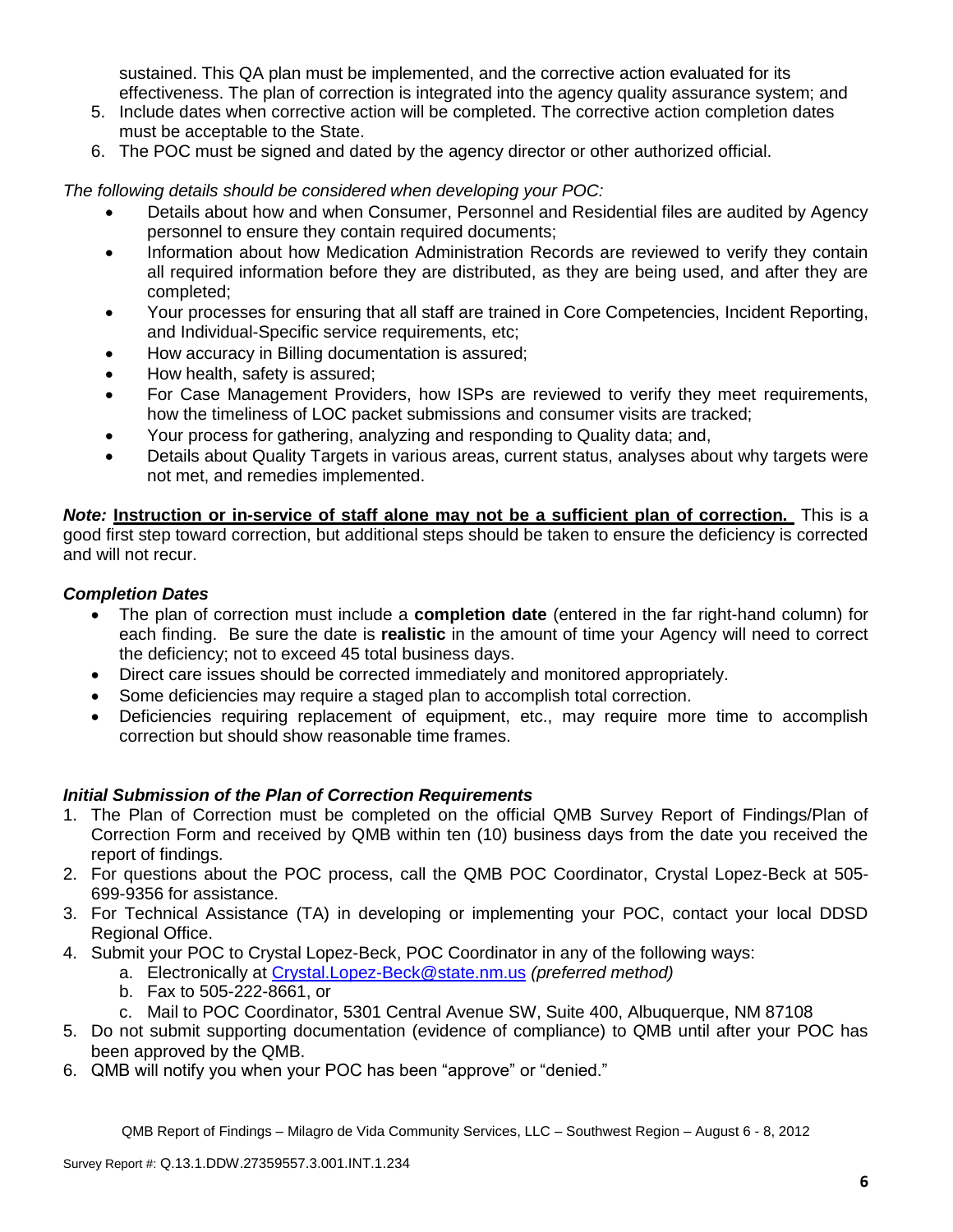- a. During this time, whether your POC is "approved," or "denied," you will have a maximum of 45 business days from the date of receipt of your Report of Findings to correct all survey deficiencies.
- b. If your POC is denied, it must be revised and resubmitted as soon as possible, as the 45 business day limit is in effect.
- c. If your POC is denied a second time your agency may be referred to the Internal Review Committee.
- d. You will receive written confirmation when your POC has been approved by QMB and a final deadline for completion of your POC.
- 7. Failure to submit your POC within 10 business days without prior approval of an extension by QMB will result in a referral to the Internal Review Committee and the possible implementation of monetary penalties and/or sanctions.

# *POC Document Submission Requirements*

Once your POC has been approved by the QMB Plan of Correction Coordinator you must submit copies of documents as evidence that all deficiencies have been corrected, as follows.

- 1. Your internal documents are due within a *maximum* of 45 business days of receipt of your Report of Findings.
- 2. You may submit your documents by postal mail (paper hard copy or on a disc), fax, or electronically (scanned and attached to e-mails).
- 3. All submitted documents *must be annotated*; please be sure the tag numbers and Identification numbers are indicated on each document submitted. Documents which are not annotated with the Tag number and Identification number may not be accepted.
- 4. Do not submit original documents; Please provide copies or scanned electronic files for evidence. Originals must be maintained in the agency file(s) per DDSD Standards.
- 5. In lieu of some documents, you may submit copies of file or home audit forms that clearly indicate cited deficiencies have been corrected, other attestations of correction must be approved by the Plan of Correction Coordinator prior to their submission.
- 6. For billing deficiencies, you must submit:
	- a. Evidence of an internal audit of billing documentation for a sample of individuals and timeframes;
	- b. Copies of "void and adjust" forms submitted to correct all over-billed or unjustified units billed identified during your internal audit.

Revisions, Modifications or Extensions to your Plan of Correction (post QMB approval) must be made in writing and submitted to the Plan of Correction Coordinator at QMB, prior to the due date and are approved on a case-by-case basis. No changes may be made to your POC or the timeframes for implementation without written approval of the POC Coordinator.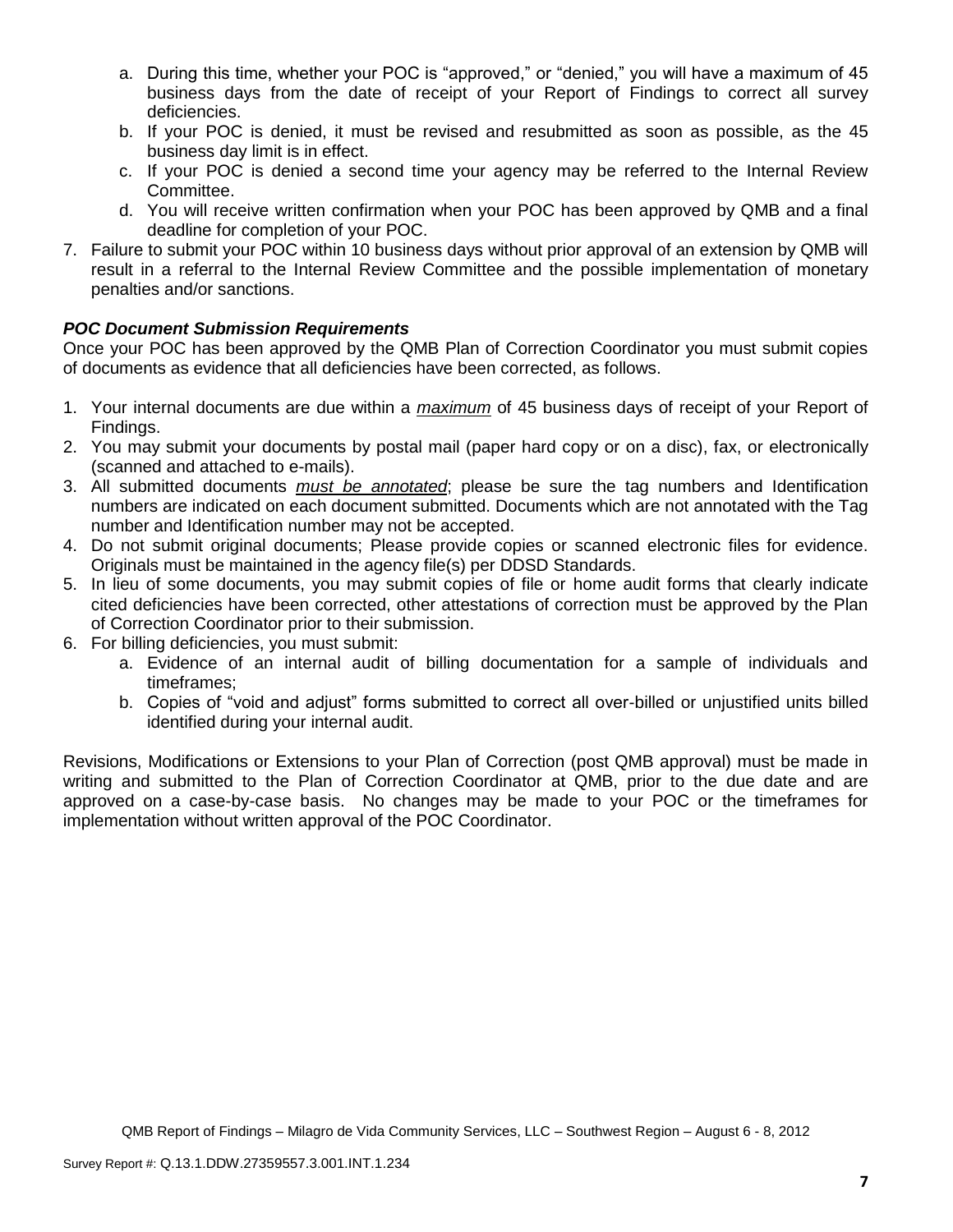## **QMB Determinations of Compliance**

## "Compliance with Conditions of Participation"

The QMB determination of "Compliance with Conditions of Participation," indicates that a provider is in compliance with all 'Conditions of Participation,' (CoP) but may have standard level deficiencies (deficiencies which are not at the condition level) out of compliance. The agency has obtained a level of compliance such that there is a minimal potential for harm to individuals' health and safety. To qualify for a determination of Compliance with Conditions of Participation, the provider must be in compliance with *all* Conditions of Participation.

## **•** "Partial-Compliance with Conditions of Participation"

The QMB determination of "Partial-Compliance with Conditions of Participation" indicates that a provider is out of compliance with one (1) to three (3) 'Conditions of Participation.' This partialcompliance, if not corrected, may result in a serious negative outcome or the potential for more than minimal harm to individuals' health and safety. The Agency may also have standard level deficiencies (deficiencies which are not at the condition level).

Providers receiving a repeat determination of 'Partial-Compliance' for repeat deficiencies of CoPs may be referred by the Quality Management Bureau to the Internal Review Committee (IRC) for consideration of remedies and possible actions.

## "Non-Compliant with Conditions of Participation":

The QMB determination of "Non-Compliance with Conditions of Participation," indicates a provider is significantly out of compliance with Conditions of Participation and/or has:

- Four (4) Conditions of Participation out of compliance.
- Multiple findings of widespread non-compliance with any standard or regulation with a significant potential for more than minimal harm.
- Any finding of actual harm or Immediate Jeopardy.

The Agency may also have standard level deficiencies (deficiencies which are not at the condition level).

Providers receiving a repeat determination of 'Non-Compliance' will be referred by Quality Management Bureau to the Internal Review Committee (IRC) for consideration of remedies and possible actions.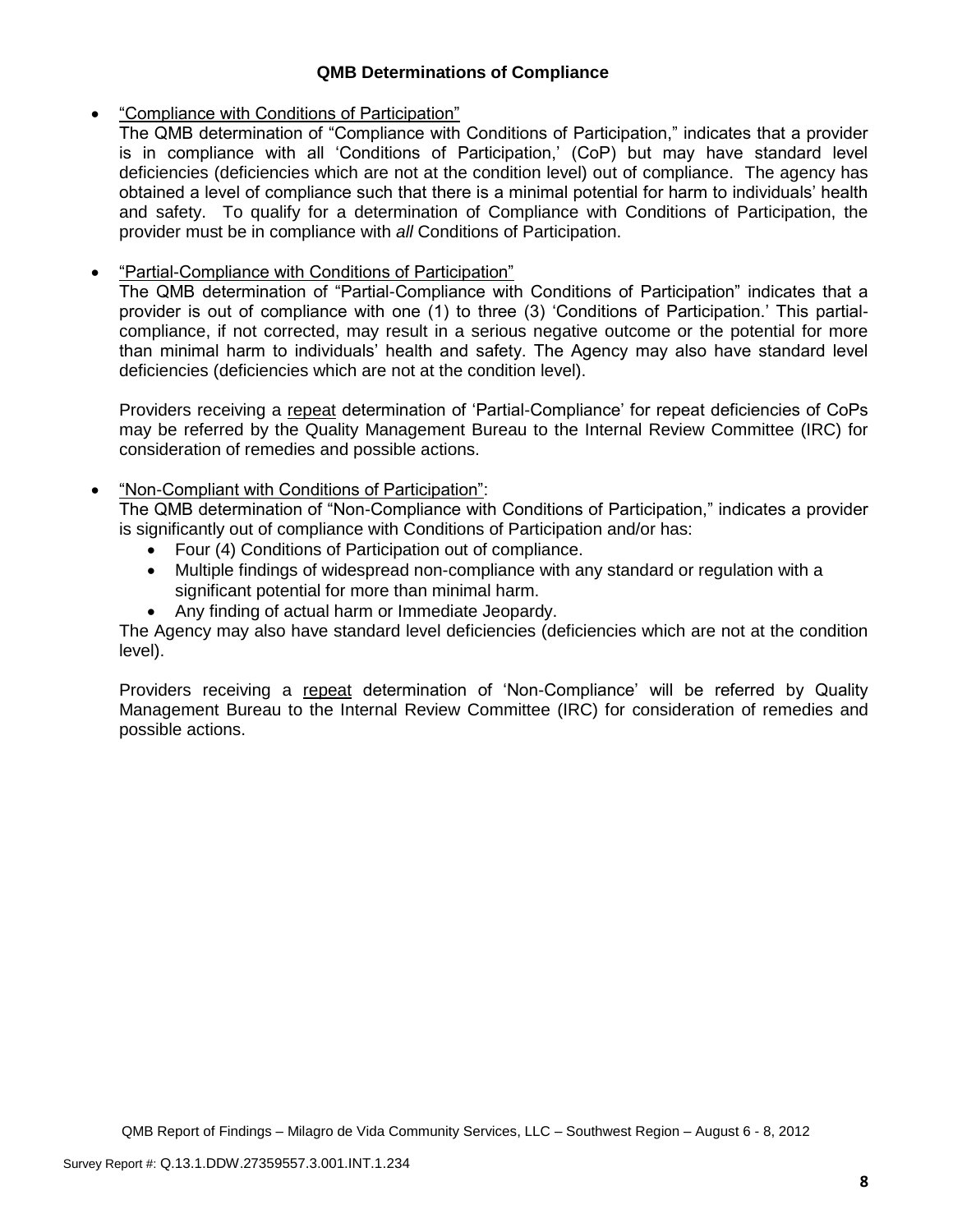## **Guidelines for the Provider Informal Reconsideration of Finding (IRF) Process**

# **Introduction:**

Throughout the QMB Survey process, surveyors are openly communicating with providers. Open communication means surveyors have clarified issues and/or requested missing information before completing the review through the use of the signed/dated "Document Request," or "administrative Needs," etc. forms. Regardless, there may still be instances where the provider disagrees with a specific finding. Providers may use the following process to informally dispute a finding.

# **Instructions:**

- 1. The Informal Reconsideration of the Finding (IRF) request must be in writing to the QMB Deputy Bureau Chief **within 10 business days** of receipt of the final Report of Findings.
- 2. The written request for an IRF *must* be completed on the QMB Request for Informal Reconsideration of Finding form available on the QMB website:<http://dhi.health.state.nm.us/qmb>
- 3. The written request for an IRF must specify in detail the request for reconsideration and why the finding is inaccurate.
- 4. The IRF request must include all supporting documentation or evidence.
- 5. If you have questions about the IRC process, email the IRF Chairperson, Scott Good at [scott.good@state.nm.us](mailto:scott.good@state.nm.us) for assistance.

# **The following limitations apply to the IRF process:**

- The request for an IRF and all supporting evidence must be received within 10 business days.
- Findings based on evidence requested during the survey and not provided may not be subject to reconsideration.
- The supporting documentation must be new evidence not previously reviewed or requested by the survey team.
- Providers must continue to complete their Plan of Correction during the IRF process
- Providers may not request an IRF to challenge the sampling methodology.
- Providers may not request an IRF based on disagreement with the nature of the standard or regulation.
- Providers may not request an IRF to challenge the team composition.
- Providers may not request an IRF to challenge the DHI/QMB determination of compliance or the length of their DDSD provider contract.

A Provider forfeits the right to an IRF if the request is not made within 10 business days of receiving the report and/or does not include all supporting documentation or evidence to show compliance with the standards and regulations.

The IRF Committee will review the request, the Provider will be notified in writing of the ruling; no face-toface meeting will be conducted.

When a Provider requests that a finding be reconsidered, it does not stop or delay the Plan of Correction process. **Providers must continue to complete the Plan of Correction, including the finding in dispute regardless of the IRF status.** If a finding is removed or modified, it will be noted and removed or modified from the Report of Findings. It should be noted that in some cases a Plan of Correction may be completed prior to the IRF process being completed. The provider will be notified in writing on the decisions of the IRF committee.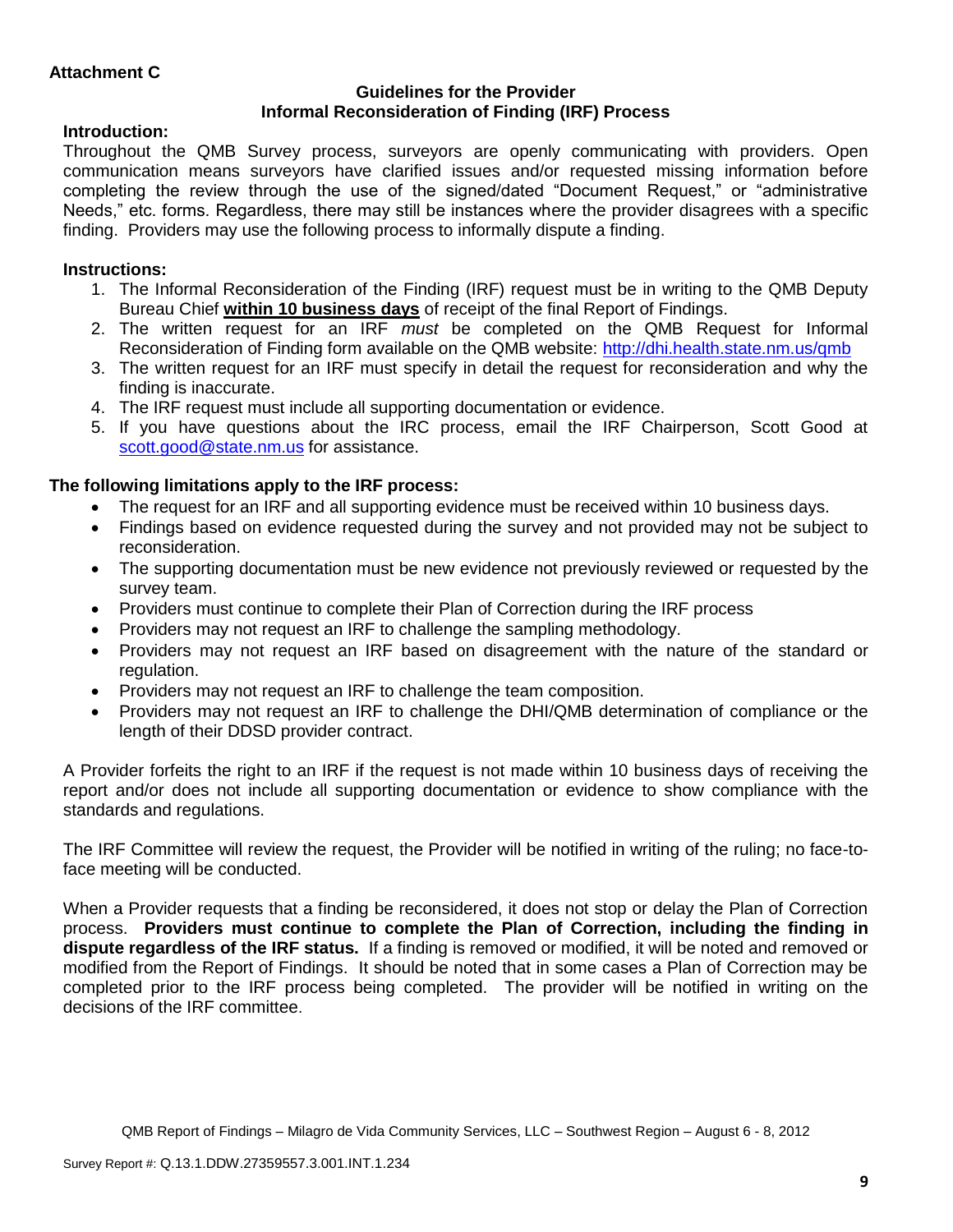| Agency:          | Milagro de Vida Community Services, LLC - Southwest Region                                        |
|------------------|---------------------------------------------------------------------------------------------------|
| Program:         | Developmental Disabilities Waiver                                                                 |
| Service:         | Community Living Supports (Supported Living) & Community Inclusion Supports (Adult Habilitation & |
|                  | <b>Community Access)</b>                                                                          |
| Monitoring Type: | <b>Initial Survey</b>                                                                             |
| Date of Survey:  | <b>August 6 - 8, 2012</b>                                                                         |

| <b>Standard of Care</b>                                                                                                                                                                                                                                                                                                                                                                                                                                                                                                                                                                                                                                                                                                                                                                                                                                                                                                                                                                                                                                                                                                                                    | <b>Deficiencies</b>                                                                                                                                                                                                                                                                                                                                                                                                                                                                                                                                                                                                                                                                                                                                                                                   | <b>Agency Plan of Correction, On-going</b><br><b>QA/QI &amp; Responsible Party</b> | <b>Date</b><br><b>Due</b> |  |
|------------------------------------------------------------------------------------------------------------------------------------------------------------------------------------------------------------------------------------------------------------------------------------------------------------------------------------------------------------------------------------------------------------------------------------------------------------------------------------------------------------------------------------------------------------------------------------------------------------------------------------------------------------------------------------------------------------------------------------------------------------------------------------------------------------------------------------------------------------------------------------------------------------------------------------------------------------------------------------------------------------------------------------------------------------------------------------------------------------------------------------------------------------|-------------------------------------------------------------------------------------------------------------------------------------------------------------------------------------------------------------------------------------------------------------------------------------------------------------------------------------------------------------------------------------------------------------------------------------------------------------------------------------------------------------------------------------------------------------------------------------------------------------------------------------------------------------------------------------------------------------------------------------------------------------------------------------------------------|------------------------------------------------------------------------------------|---------------------------|--|
| CMS Assurance - Service Plans: ISP Implementation - Services are delivered in accordance with the service plan, including type,                                                                                                                                                                                                                                                                                                                                                                                                                                                                                                                                                                                                                                                                                                                                                                                                                                                                                                                                                                                                                            |                                                                                                                                                                                                                                                                                                                                                                                                                                                                                                                                                                                                                                                                                                                                                                                                       |                                                                                    |                           |  |
| scope, amount, duration and frequency specified in the service plan.                                                                                                                                                                                                                                                                                                                                                                                                                                                                                                                                                                                                                                                                                                                                                                                                                                                                                                                                                                                                                                                                                       |                                                                                                                                                                                                                                                                                                                                                                                                                                                                                                                                                                                                                                                                                                                                                                                                       |                                                                                    |                           |  |
| Tag #1A08 Agency Case File                                                                                                                                                                                                                                                                                                                                                                                                                                                                                                                                                                                                                                                                                                                                                                                                                                                                                                                                                                                                                                                                                                                                 | <b>Standard Level Deficiency</b>                                                                                                                                                                                                                                                                                                                                                                                                                                                                                                                                                                                                                                                                                                                                                                      |                                                                                    |                           |  |
| Developmental Disabilities (DD) Waiver Service<br>Standards effective 4/1/2007<br><b>CHAPTER 1 II. PROVIDER AGENCY</b><br><b>REQUIREMENTS:</b> The objective of these<br>standards is to establish Provider Agency policy,<br>procedure and reporting requirements for DD<br>Medicaid Waiver program. These requirements<br>apply to all such Provider Agency staff, whether<br>directly employed or subcontracting with the<br>Provider Agency. Additional Provider Agency<br>requirements and personnel qualifications may<br>be applicable for specific service standards.<br>D. Provider Agency Case File for the<br>Individual: All Provider Agencies shall maintain<br>at the administrative office a confidential case<br>file for each individual. Case records belong to<br>the individual receiving services and copies shall<br>be provided to the receiving agency whenever<br>an individual changes providers. The record<br>must also be made available for review when<br>requested by DOH, HSD or federal government<br>representatives for oversight purposes. The<br>individual's case file shall include the following<br>requirements: | Based on record review, the Agency failed to<br>maintain at the administrative office a<br>confidential case file for 1 of 5 individuals.<br>Review of the Agency individual case files found<br>the following items were not found, incomplete,<br>and/or not current:<br>• Vision Exam<br>Individual #2 – As indicated by the DDSD<br>file matrix Vision Exams are to be<br>conducted every other year. No evidence of<br>exam was found. No Plan of Correction<br><b>Needed - Due Diligence Noted.</b><br>• Auditory Exam<br>Individual #2 - As indicated by collateral<br>$\circ$<br>documentation reviewed, the exam was<br>completed on 6/24/2011. Follow up was to<br>be completed in 1 year. No evidence of<br>follow-up found. No Plan of Correction<br><b>Needed - Due Diligence Noted.</b> |                                                                                    |                           |  |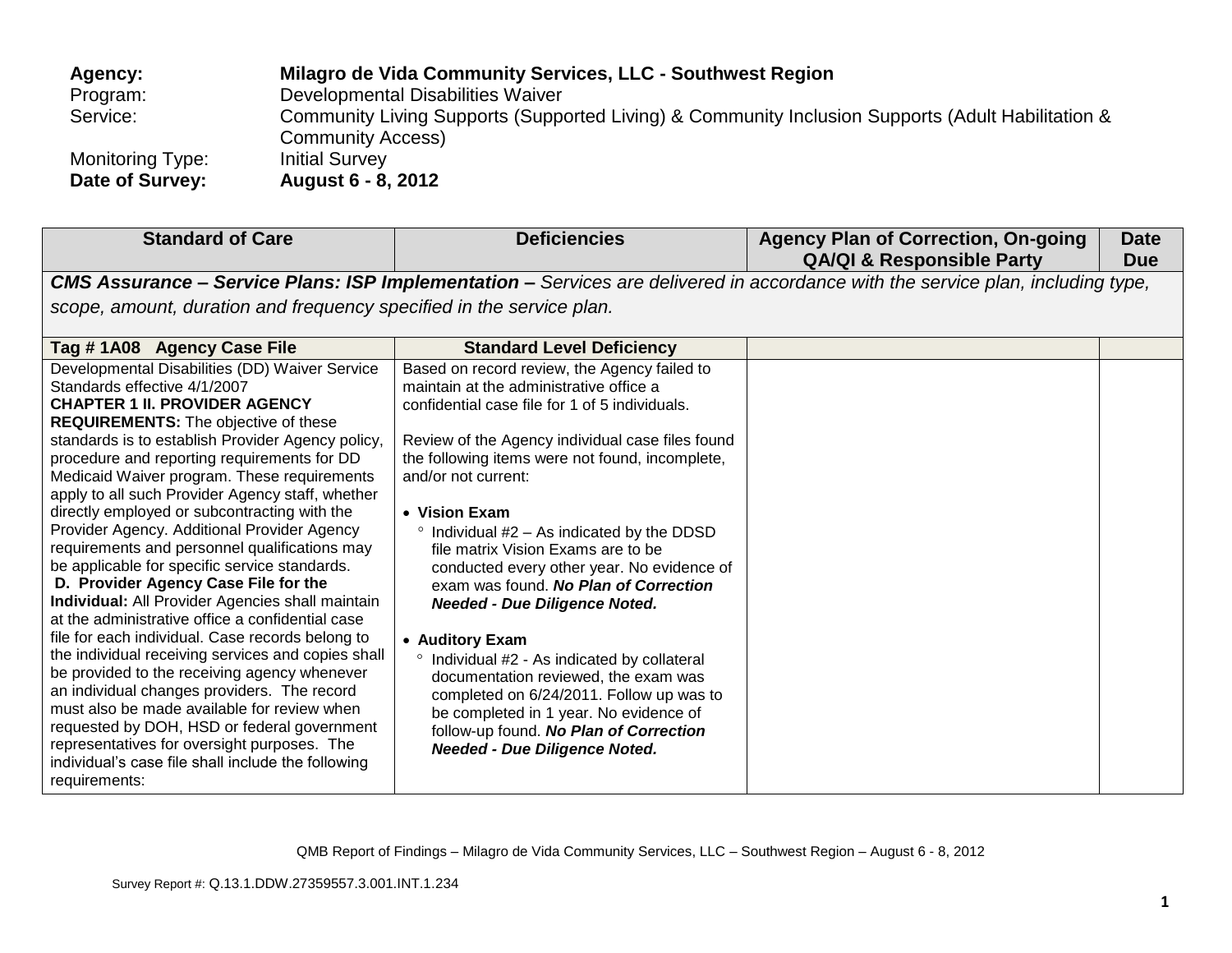| <b>QA/QI &amp; Responsible Party</b>                                                                                                           | <b>Due</b> |
|------------------------------------------------------------------------------------------------------------------------------------------------|------------|
| <b>CMS Assurance – Qualified Providers –</b> The State monitors non-licensed/non-certified providers to assure adherence to waiver             |            |
| requirements. The State implements its policies and procedures for verifying that provider training is conducted in accordance with State      |            |
| requirements and the approved waiver.                                                                                                          |            |
| <b>Standard Level Deficiency</b><br>Tag #1A22 Agency Personnel                                                                                 |            |
| <b>Competency</b>                                                                                                                              |            |
| Developmental Disabilities (DD) Waiver Service<br><b>Provider:</b><br>Based on interview, the Agency failed to ensure                          |            |
| that training competencies were met for 1 of 3<br>State your Plan of Correction for the<br>Standards effective 4/1/2007                        |            |
| Direct Support Personnel.<br><b>CHAPTER 1 IV. GENERAL REQUIREMENTS</b><br>deficiencies cited in this tag here: $\rightarrow$                   |            |
| FOR PROVIDER AGENCY SERVICE                                                                                                                    |            |
| When DSP were asked if the individual had a<br><b>PERSONNEL:</b> The objective of this section is to                                           |            |
| establish personnel standards for DD Medicaid<br>Positive Behavioral Crisis Plan and if so,                                                    |            |
| Waiver Provider Agencies for the following<br>what the plan covered, the following was                                                         |            |
| services: Community Living Supports,<br>reported:                                                                                              |            |
| Community Inclusion Services, Respite,                                                                                                         |            |
| Substitute Care and Personal Support<br>• DSP #46 stated, "No." According to the                                                               |            |
| Companion Services. These standards apply to<br>Individual Specific Training section of the ISP,                                               |            |
| all personnel who provide services, whether<br>the individual has Positive Behavioral Crisis                                                   |            |
| directly employed or subcontracting with the<br>Plan. (Individual #2)                                                                          |            |
| Provider Agency. Additional personnel<br><b>Provider:</b>                                                                                      |            |
| requirements and qualifications may be<br><b>Enter your ongoing Quality Assurance/Quality</b><br>When DSP were asked if the Individual had     |            |
| applicable for specific service standards.<br>Improvement processes as it related to this tag<br>Health Care Plans and if so, what the plan(s) |            |
| <b>F. Qualifications for Direct Service</b><br>number here: $\rightarrow$<br>covered, the following was reported:                              |            |
| Personnel: The following employment                                                                                                            |            |
| qualifications and competency requirements are<br>• DSP #46 stated, "No." As indicated by the                                                  |            |
| applicable to all Direct Service Personnel<br>Electronic Comprehensive Health                                                                  |            |
| employed by a Provider Agency:<br>Assessment Tool, the Individual requires                                                                     |            |
| (1) Direct service personnel shall be eighteen<br>Health Care Plans for Respiratory and<br>(18) years or older. Exception: Adult               |            |
| Weight/BMI. (Individual #2)<br>Habilitation can employ direct care personnel                                                                   |            |
| under the age of eighteen 18 years, but the                                                                                                    |            |
| employee shall work directly under a                                                                                                           |            |
| supervisor, who is physically present at all                                                                                                   |            |
| times;                                                                                                                                         |            |
|                                                                                                                                                |            |
| (2) Direct service personnel shall have the ability                                                                                            |            |
| to read and carry out the requirements in an                                                                                                   |            |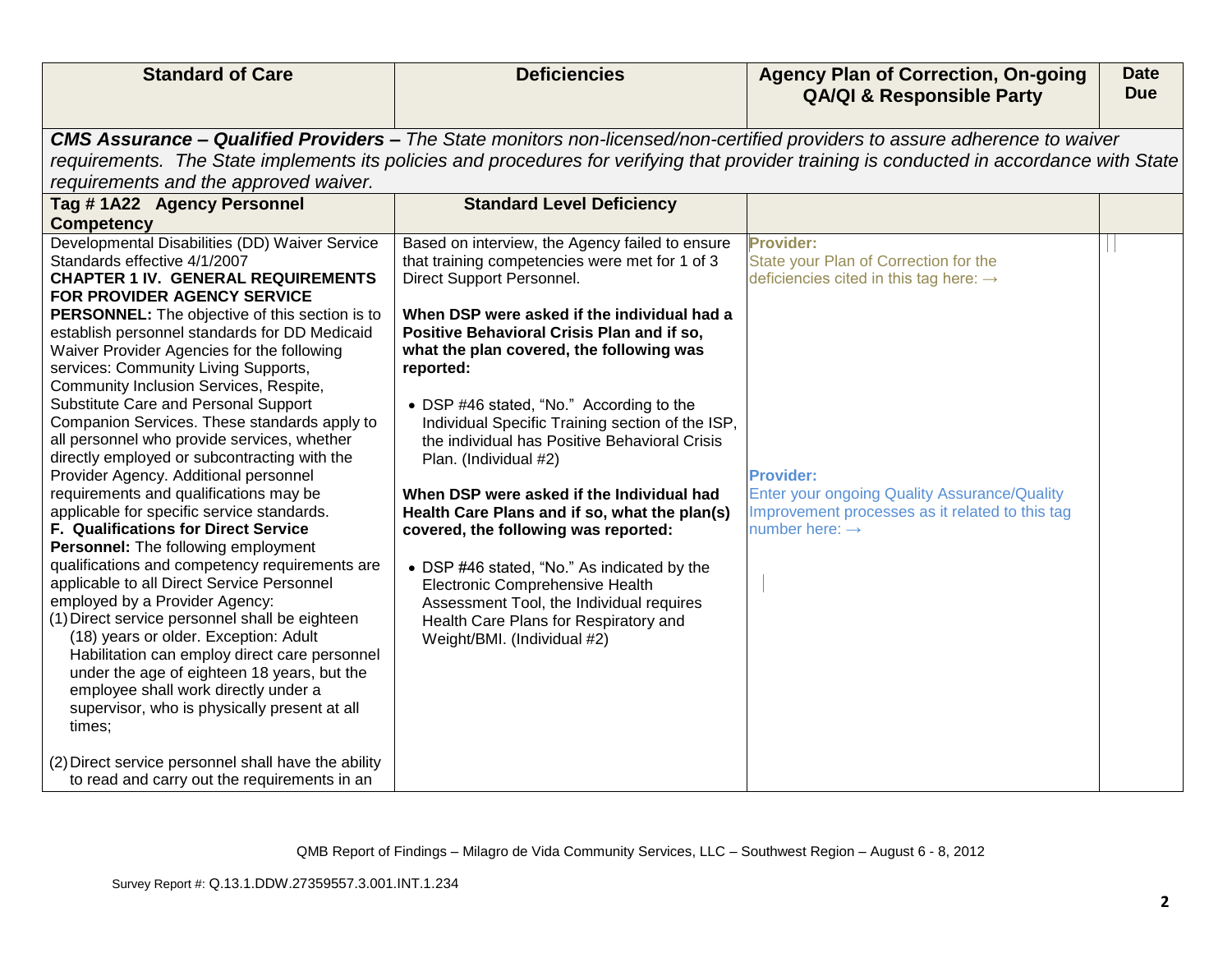| ISP                                                                                                                                                                                                                                                                                                                                                                                                                                                                                                      |  |  |
|----------------------------------------------------------------------------------------------------------------------------------------------------------------------------------------------------------------------------------------------------------------------------------------------------------------------------------------------------------------------------------------------------------------------------------------------------------------------------------------------------------|--|--|
| (3) Direct service personnel shall be available to<br>communicate in the language that is<br>functionally required by the individual or in the<br>use of any specific augmentative<br>communication system utilized by the<br>individual;                                                                                                                                                                                                                                                                |  |  |
| (4) Direct service personnel shall meet the<br>qualifications specified by DDSD in the Policy<br>Governing the Training Requirements for<br>Direct Support Staff and Internal Service<br>Coordinators, Serving Individuals with<br>Developmental Disabilities; and                                                                                                                                                                                                                                       |  |  |
| (5) Direct service Provider Agencies of Respite<br>Services, Substitute Care, Personal Support<br>Services, Nutritional Counseling, Therapists<br>and Nursing shall demonstrate basic<br>knowledge of developmental disabilities and<br>have training or demonstrable qualifications<br>related to the role he or she is performing and<br>complete individual specific training as<br>required in the ISP for each individual he or<br>she support.                                                     |  |  |
| (6) Report required personnel training status to<br>the DDSD Statewide Training Database as<br>specified in DDSD policies as related to<br>training requirements as follows:<br>(a) Initial comprehensive personnel status<br>report (name, date of hire, Social Security<br>number category) on all required<br>personnel to be submitted to DDSD<br>Statewide Training Database within the<br>first ninety (90) calendar days of<br>providing services;<br>(b) Staff who do not wish to use his or her |  |  |
| Social Security Number may request an<br>alternative tracking number; and                                                                                                                                                                                                                                                                                                                                                                                                                                |  |  |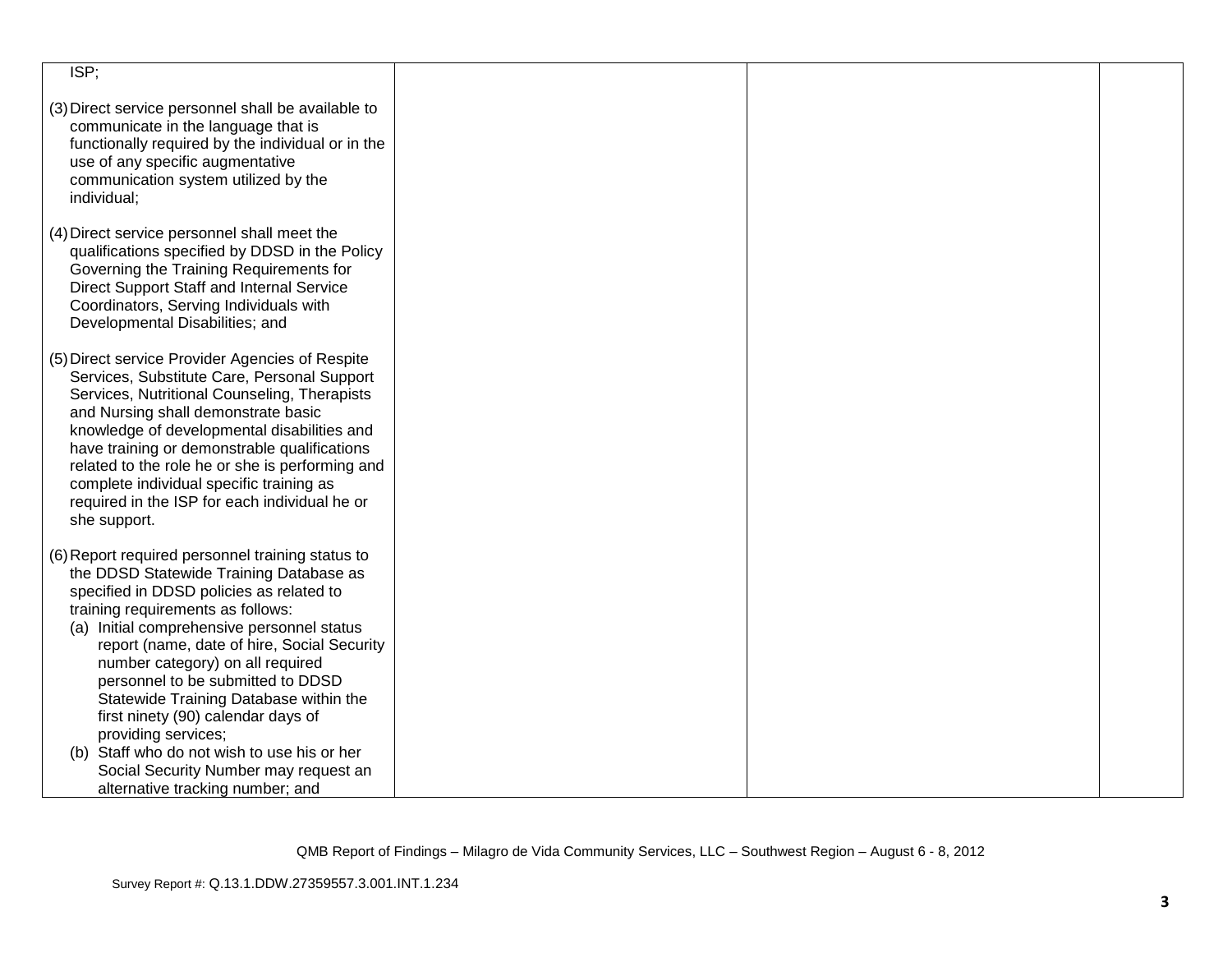| (c) Quarterly personnel update reports sent<br>to DDSD Statewide Training Database to<br>reflect new hires, terminations, inter-<br>provider Agency position changes, and<br>name changes.                                                                                                                          |  |  |
|---------------------------------------------------------------------------------------------------------------------------------------------------------------------------------------------------------------------------------------------------------------------------------------------------------------------|--|--|
| Department of Health (DOH) Developmental<br><b>Disabilities Supports Division (DDSD) Policy</b><br>- Policy Title: Training Requirements for<br>Direct Service Agency Staff Policy - Eff.<br>March 1, 2007 - II. POLICY STATEMENTS:<br>A. Individuals shall receive services from<br>competent and qualified staff. |  |  |
|                                                                                                                                                                                                                                                                                                                     |  |  |
|                                                                                                                                                                                                                                                                                                                     |  |  |
|                                                                                                                                                                                                                                                                                                                     |  |  |
|                                                                                                                                                                                                                                                                                                                     |  |  |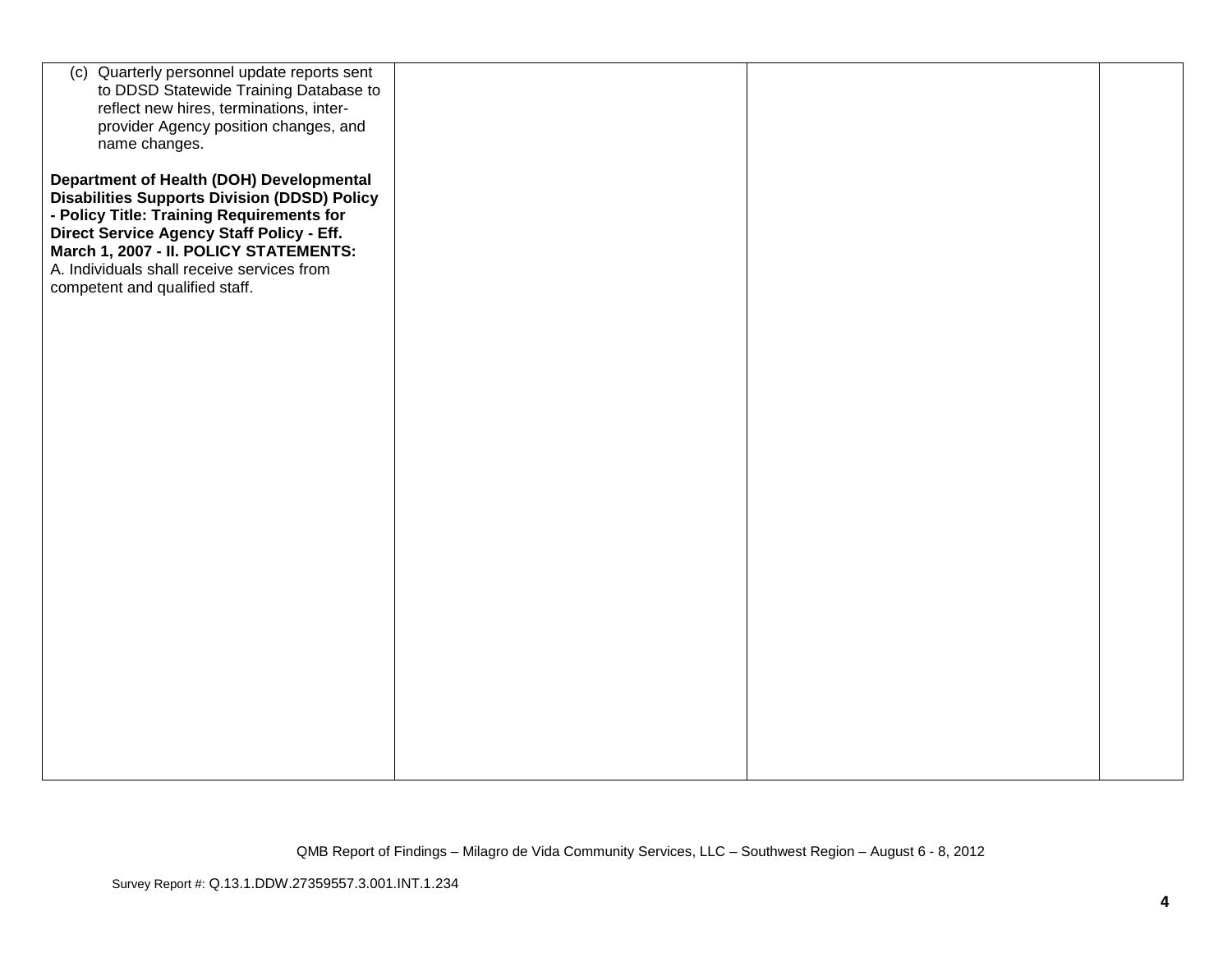| <b>Standard of Care</b>                                                                                                                                                                                                                                                                                                                                                                                                                                                                                                                                                                                                                                                                                                                                                                                                                                                                                                                                                                                                                                                                                                                                                                                                                                                                                                               | <b>Deficiencies</b>                                                                                                                                                                                                                                                                                                                                                                                                                                                                                                                                                                                                                                                                                                                                                                                                                                              | <b>Agency Plan of Correction, On-going</b><br><b>QA/QI &amp; Responsible Party</b>                                                                                                                                                                                   | <b>Date</b><br><b>Due</b> |
|---------------------------------------------------------------------------------------------------------------------------------------------------------------------------------------------------------------------------------------------------------------------------------------------------------------------------------------------------------------------------------------------------------------------------------------------------------------------------------------------------------------------------------------------------------------------------------------------------------------------------------------------------------------------------------------------------------------------------------------------------------------------------------------------------------------------------------------------------------------------------------------------------------------------------------------------------------------------------------------------------------------------------------------------------------------------------------------------------------------------------------------------------------------------------------------------------------------------------------------------------------------------------------------------------------------------------------------|------------------------------------------------------------------------------------------------------------------------------------------------------------------------------------------------------------------------------------------------------------------------------------------------------------------------------------------------------------------------------------------------------------------------------------------------------------------------------------------------------------------------------------------------------------------------------------------------------------------------------------------------------------------------------------------------------------------------------------------------------------------------------------------------------------------------------------------------------------------|----------------------------------------------------------------------------------------------------------------------------------------------------------------------------------------------------------------------------------------------------------------------|---------------------------|
|                                                                                                                                                                                                                                                                                                                                                                                                                                                                                                                                                                                                                                                                                                                                                                                                                                                                                                                                                                                                                                                                                                                                                                                                                                                                                                                                       |                                                                                                                                                                                                                                                                                                                                                                                                                                                                                                                                                                                                                                                                                                                                                                                                                                                                  | CMS Assurance - Health and Welfare - The state, on an ongoing basis, identifies, addresses and seeks to prevent occurrences of                                                                                                                                       |                           |
|                                                                                                                                                                                                                                                                                                                                                                                                                                                                                                                                                                                                                                                                                                                                                                                                                                                                                                                                                                                                                                                                                                                                                                                                                                                                                                                                       |                                                                                                                                                                                                                                                                                                                                                                                                                                                                                                                                                                                                                                                                                                                                                                                                                                                                  | abuse, neglect and exploitation. Individuals shall be afforded their basic human rights. The provider supports individuals to access                                                                                                                                 |                           |
| needed healthcare services in a timely manner.                                                                                                                                                                                                                                                                                                                                                                                                                                                                                                                                                                                                                                                                                                                                                                                                                                                                                                                                                                                                                                                                                                                                                                                                                                                                                        |                                                                                                                                                                                                                                                                                                                                                                                                                                                                                                                                                                                                                                                                                                                                                                                                                                                                  |                                                                                                                                                                                                                                                                      |                           |
| Tag # 1A09 Medication Delivery (MAR)                                                                                                                                                                                                                                                                                                                                                                                                                                                                                                                                                                                                                                                                                                                                                                                                                                                                                                                                                                                                                                                                                                                                                                                                                                                                                                  | <b>Standard Level Deficiency</b>                                                                                                                                                                                                                                                                                                                                                                                                                                                                                                                                                                                                                                                                                                                                                                                                                                 |                                                                                                                                                                                                                                                                      |                           |
| - Routine Medication                                                                                                                                                                                                                                                                                                                                                                                                                                                                                                                                                                                                                                                                                                                                                                                                                                                                                                                                                                                                                                                                                                                                                                                                                                                                                                                  |                                                                                                                                                                                                                                                                                                                                                                                                                                                                                                                                                                                                                                                                                                                                                                                                                                                                  |                                                                                                                                                                                                                                                                      |                           |
| Developmental Disabilities (DD) Waiver<br>Service Standards effective 4/1/2007<br><b>CHAPTER 1 II. PROVIDER AGENCY</b><br><b>REQUIREMENTS:</b> The objective of these<br>standards is to establish Provider Agency<br>policy, procedure and reporting requirements<br>for DD Medicaid Waiver program. These<br>requirements apply to all such Provider Agency<br>staff, whether directly employed or<br>subcontracting with the Provider Agency.<br>Additional Provider Agency requirements and<br>personnel qualifications may be applicable for<br>specific service standards.<br><b>Medication Delivery: Provider</b><br>Е.<br>Agencies that provide Community Living,<br>Community Inclusion or Private Duty Nursing<br>services shall have written policies and<br>procedures regarding medication(s) delivery<br>and tracking and reporting of medication errors<br>in accordance with DDSD Medication<br>Assessment and Delivery Policy and<br>Procedures, the Board of Nursing Rules and<br>Board of Pharmacy standards and regulations.<br>(2) When required by the DDSD Medication<br>Assessment and Delivery Policy, Medication<br>Administration Records (MAR) shall be<br>maintained and include:<br>(a) The name of the individual, a<br>transcription of the physician's written or<br>licensed health care provider's | Medication Administration Records (MAR) were<br>reviewed for the months of June, July & August<br>2012.<br>Based on record review and observation, 2 of 2<br>individuals had Medication Administration<br>Records, which contained missing medications<br>entries and/or other errors:<br>Individual #1<br><b>June 2012</b><br>Medication Administration Records did not<br>contain the strength of the medication which is<br>to be given:<br>• Tylenol Arthritis (2 times daily)<br>• Prilosec OTC (2 times daily)<br><b>July 2012</b><br>Medication Administration Records did not<br>contain the strength of the medication which is<br>to be given:<br>• Tylenol Arthritis (2 times daily)<br>• Prilosec OTC (2 times daily)<br>August 2012<br>Medication Administration Records did not<br>contain the strength of the medication which is<br>to be given: | Provider:<br>State your Plan of Correction for the<br>deficiencies cited in this tag here: $\rightarrow$<br><b>Provider:</b><br><b>Enter your ongoing Quality Assurance/Quality</b><br>Improvement processes as it related to this tag<br>number here: $\rightarrow$ |                           |
| prescription including the brand and                                                                                                                                                                                                                                                                                                                                                                                                                                                                                                                                                                                                                                                                                                                                                                                                                                                                                                                                                                                                                                                                                                                                                                                                                                                                                                  | • Tylenol Arthritis (2 times daily)                                                                                                                                                                                                                                                                                                                                                                                                                                                                                                                                                                                                                                                                                                                                                                                                                              |                                                                                                                                                                                                                                                                      |                           |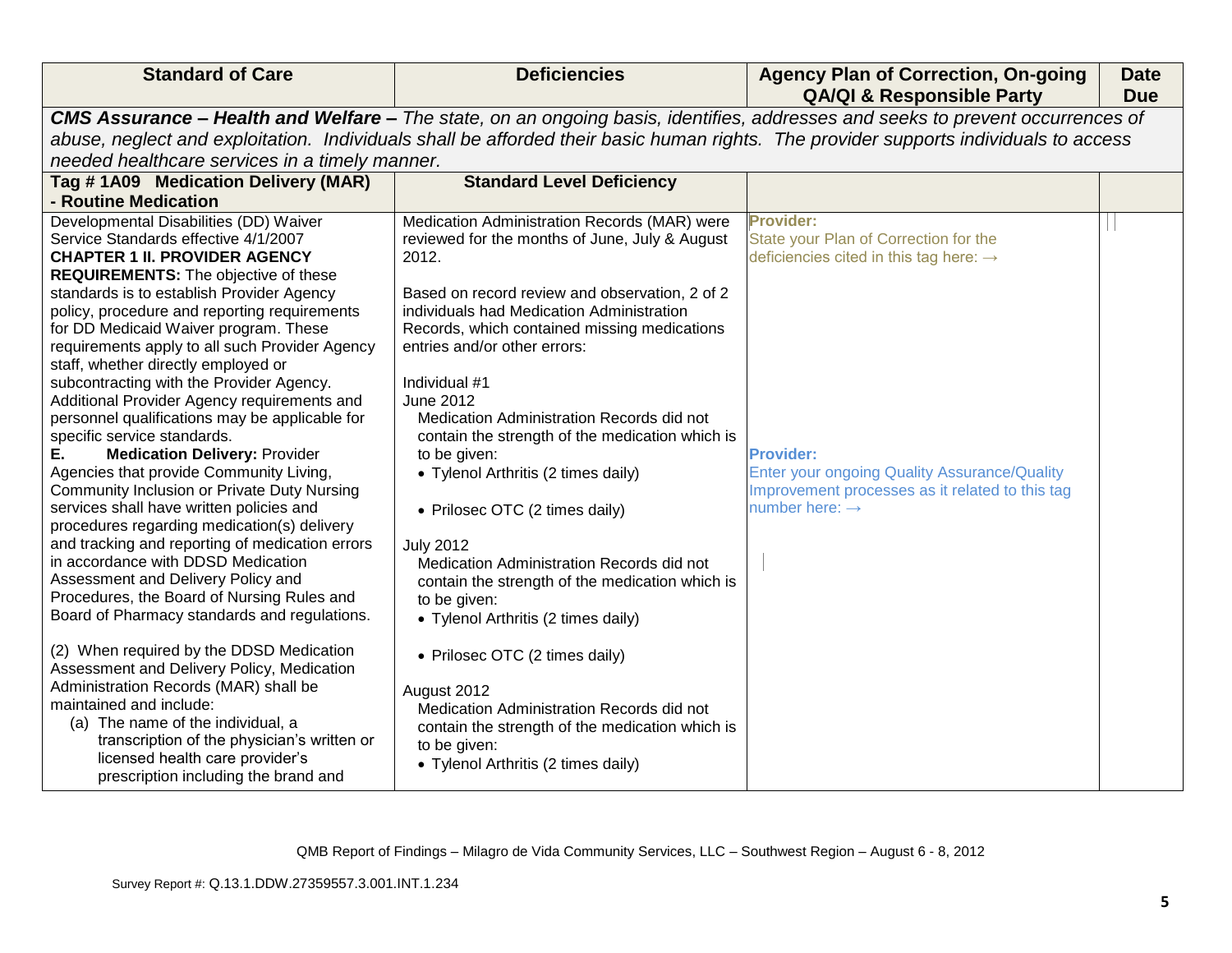|            | generic name of the medication,                 | Individual #5                                   |  |
|------------|-------------------------------------------------|-------------------------------------------------|--|
|            | diagnosis for which the medication is           | June 2012                                       |  |
|            | prescribed;                                     | Medication Administration Records did not       |  |
|            | (b) Prescribed dosage, frequency and            | contain the strength of the medication which is |  |
|            | method/route of administration, times           | to be given:                                    |  |
|            | and dates of administration;                    | • Citracal (2 times daily)                      |  |
| (C)        | Initials of the individual administering or     |                                                 |  |
|            | assisting with the medication;                  | <b>July 2012</b>                                |  |
|            | (d) Explanation of any medication               | Medication Administration Records did not       |  |
|            | irregularity;                                   | contain the strength of the medication which is |  |
|            | (e) Documentation of any allergic reaction      | to be given:                                    |  |
|            | or adverse medication effect; and               | • Citracal (2 times daily)                      |  |
| (t)        | For PRN medication, an explanation for          |                                                 |  |
|            | the use of the PRN medication shall             |                                                 |  |
|            | include observable signs/symptoms or            |                                                 |  |
|            | circumstances in which the medication           |                                                 |  |
|            | is to be used, and documentation of             |                                                 |  |
|            | effectiveness of PRN medication                 |                                                 |  |
|            | administered.                                   |                                                 |  |
|            | (3) The Provider Agency shall also maintain a   |                                                 |  |
|            | signature page that designates the full name    |                                                 |  |
|            | that corresponds to each initial used to        |                                                 |  |
|            | document administered or assisted delivery of   |                                                 |  |
| each dose; |                                                 |                                                 |  |
|            | (4) MARs are not required for individuals       |                                                 |  |
|            | participating in Independent Living who self-   |                                                 |  |
|            | administer their own medications;               |                                                 |  |
|            | (5) Information from the prescribing pharmacy   |                                                 |  |
|            | regarding medications shall be kept in the      |                                                 |  |
|            | home and community inclusion service            |                                                 |  |
|            | locations and shall include the expected        |                                                 |  |
|            | desired outcomes of administrating the          |                                                 |  |
|            | medication, signs and symptoms of adverse       |                                                 |  |
|            | events and interactions with other medications; |                                                 |  |
|            |                                                 |                                                 |  |
|            | NMAC 16.19.11.8 MINIMUM STANDARDS:              |                                                 |  |
|            | A. MINIMUM STANDARDS FOR THE                    |                                                 |  |
|            | DISTRIBUTION, STORAGE, HANDLING AND             |                                                 |  |
|            | <b>RECORD KEEPING OF DRUGS:</b>                 |                                                 |  |
|            |                                                 |                                                 |  |
|            | (d) The facility shall have a Medication        |                                                 |  |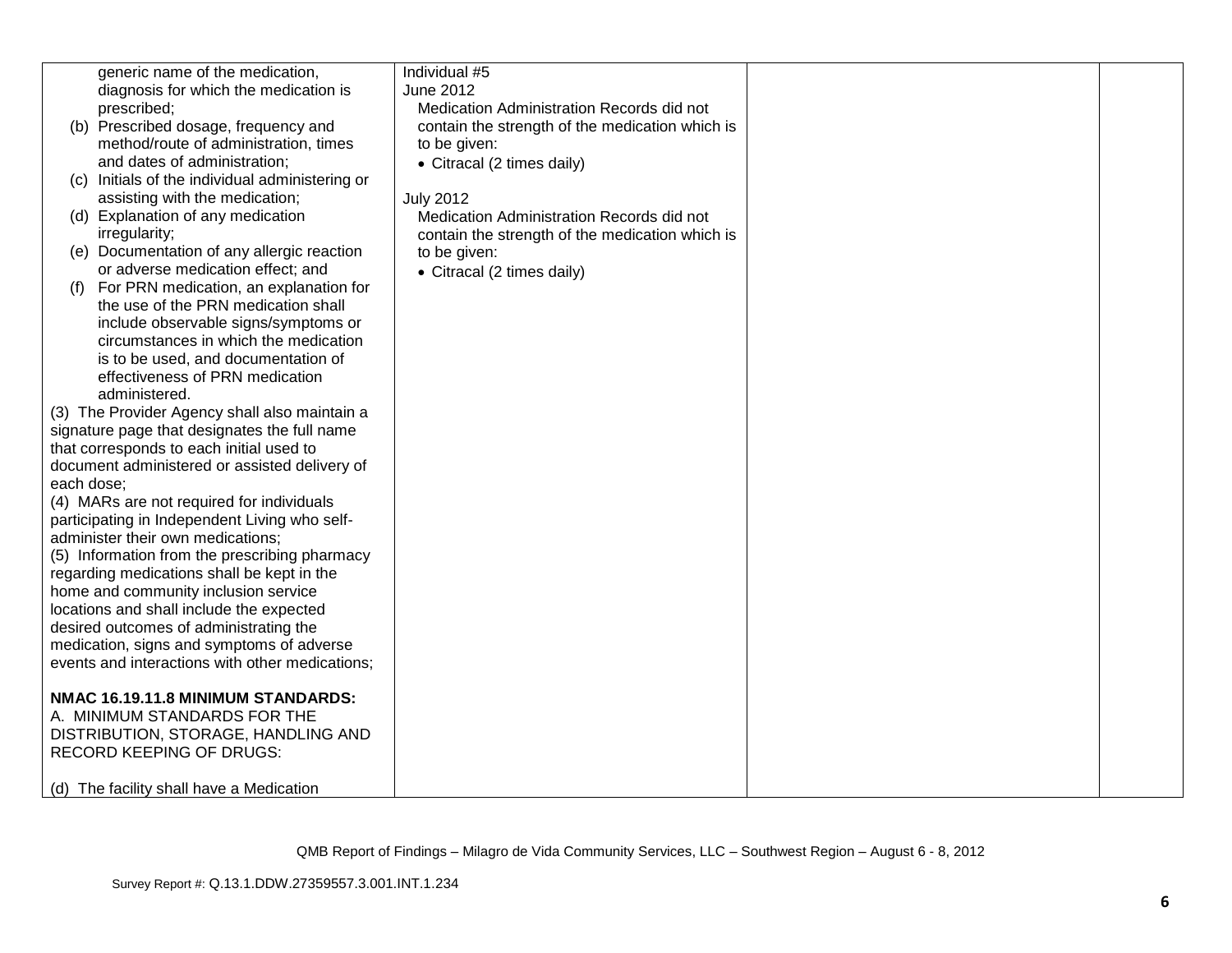| Administration Record (MAR) documenting          |  |  |
|--------------------------------------------------|--|--|
| medication administered to residents,            |  |  |
| including over-the-counter medications.          |  |  |
| This documentation shall include:                |  |  |
| (i)<br>Name of resident;                         |  |  |
| Date given;<br>(ii)                              |  |  |
| Drug product name;<br>(iii)                      |  |  |
| Dosage and form;<br>(iv)                         |  |  |
| Strength of drug;<br>(v)                         |  |  |
| Route of administration;<br>(vi)                 |  |  |
| (vii) How often medication is to be taken;       |  |  |
| (viii) Time taken and staff initials;            |  |  |
| (ix) Dates when the medication is                |  |  |
| discontinued or changed;                         |  |  |
| The name and initials of all staff<br>(x)        |  |  |
| administering medications.                       |  |  |
|                                                  |  |  |
| <b>Model Custodial Procedure Manual</b>          |  |  |
| <b>D. Administration of Drugs</b>                |  |  |
| Unless otherwise stated by practitioner,         |  |  |
| patients will not be allowed to administer their |  |  |
| own medications.                                 |  |  |
| Document the practitioner's order authorizing    |  |  |
| the self-administration of medications.          |  |  |
|                                                  |  |  |
| All PRN (As needed) medications shall have       |  |  |
| complete detail instructions regarding the       |  |  |
| administering of the medication. This shall      |  |  |
| include:                                         |  |  |
| symptoms that indicate the use of the<br>➤       |  |  |
| medication,                                      |  |  |
| exact dosage to be used, and<br>➤                |  |  |
| the exact amount to be used in a 24<br>≻         |  |  |
| hour period.                                     |  |  |
|                                                  |  |  |
|                                                  |  |  |
|                                                  |  |  |
|                                                  |  |  |
|                                                  |  |  |
|                                                  |  |  |
|                                                  |  |  |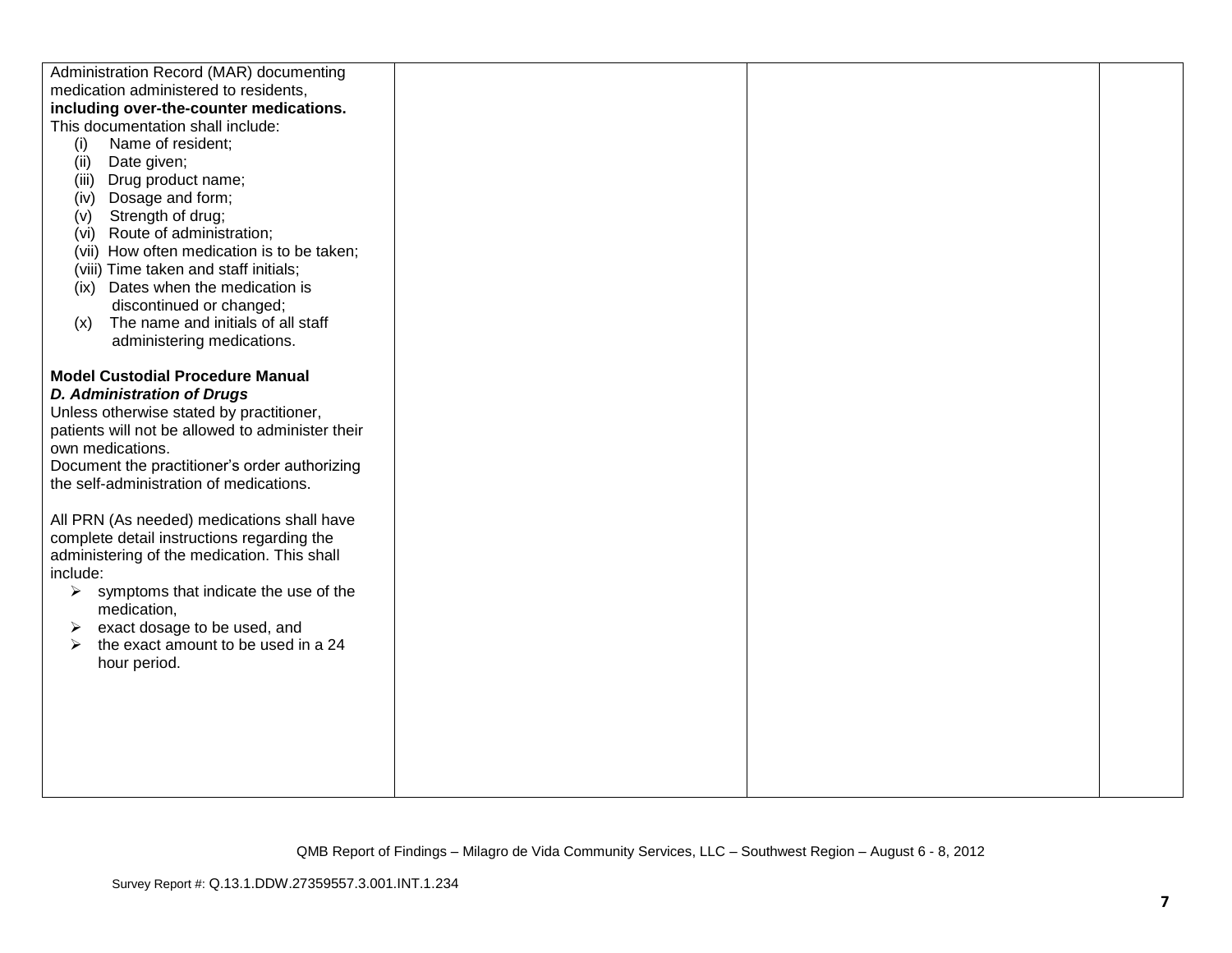| Tag #1A09.1 Medication Delivery -                                                                                                                                                                                                                                                                                                                                                                                                                                                                                                                                                                         | <b>Standard Level Deficiency</b>                                                                                                                                                                                                                                                                                                                                         |                                                                                                                                                          |  |
|-----------------------------------------------------------------------------------------------------------------------------------------------------------------------------------------------------------------------------------------------------------------------------------------------------------------------------------------------------------------------------------------------------------------------------------------------------------------------------------------------------------------------------------------------------------------------------------------------------------|--------------------------------------------------------------------------------------------------------------------------------------------------------------------------------------------------------------------------------------------------------------------------------------------------------------------------------------------------------------------------|----------------------------------------------------------------------------------------------------------------------------------------------------------|--|
| <b>PRN Medication</b><br>Developmental Disabilities (DD) Waiver<br>Service Standards effective 4/1/2007<br><b>CHAPTER 1 II. PROVIDER AGENCY</b><br><b>REQUIREMENTS:</b> The objective of these<br>standards is to establish Provider Agency<br>policy, procedure and reporting requirements<br>for DD Medicaid Waiver program. These<br>requirements apply to all such Provider Agency<br>staff, whether directly employed or<br>subcontracting with the Provider Agency.<br>Additional Provider Agency requirements and<br>personnel qualifications may be applicable for<br>specific service standards. | Based on record review, the Agency failed to<br>maintain PRN Medication Administration<br>Records which contained all elements required<br>by standard for 1 of 2 Individuals.<br>Individual #5<br><b>June 2012</b><br>Medication Administration Records did not<br>contain the strength of the medication which is<br>to be given:<br>• Norco (PRN)<br><b>July 2012</b> | <b>Provider:</b><br>State your Plan of Correction for the<br>deficiencies cited in this tag here: $\rightarrow$                                          |  |
| E. Medication Delivery: Provider Agencies<br>that provide Community Living, Community<br>Inclusion or Private Duty Nursing services shall<br>have written policies and procedures regarding<br>medication(s) delivery and tracking and<br>reporting of medication errors in accordance<br>with DDSD Medication Assessment and<br>Delivery Policy and Procedures, the Board of<br>Nursing Rules and Board of Pharmacy<br>standards and regulations.                                                                                                                                                        | Medication Administration Records did not<br>contain the strength of the medication which is<br>to be given:<br>• Norco (PRN)                                                                                                                                                                                                                                            | <b>Provider:</b><br><b>Enter your ongoing Quality Assurance/Quality</b><br>Improvement processes as it related to this tag<br>number here: $\rightarrow$ |  |
| (2) When required by the DDSD Medication<br>Assessment and Delivery Policy, Medication<br>Administration Records (MAR) shall be<br>maintained and include:<br>(a) The name of the individual, a<br>transcription of the physician's written or<br>licensed health care provider's<br>prescription including the brand and<br>generic name of the medication,<br>diagnosis for which the medication is<br>prescribed;<br>(b) Prescribed dosage, frequency and<br>method/route of administration, times<br>and dates of administration;                                                                     |                                                                                                                                                                                                                                                                                                                                                                          |                                                                                                                                                          |  |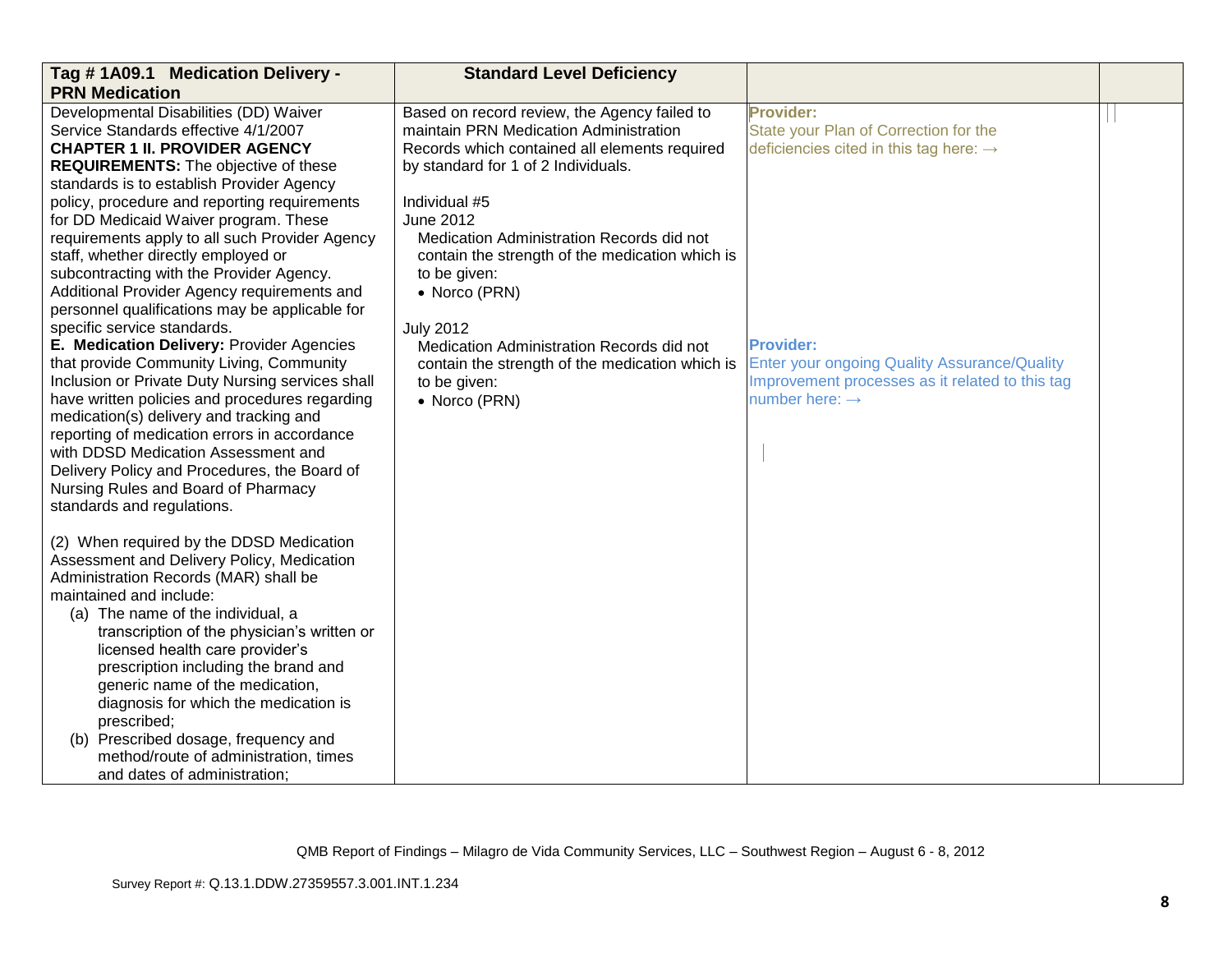|            | (c) Initials of the individual administering or |  |  |
|------------|-------------------------------------------------|--|--|
|            | assisting with the medication;                  |  |  |
|            | (d) Explanation of any medication               |  |  |
|            |                                                 |  |  |
|            | irregularity;                                   |  |  |
|            | (e) Documentation of any allergic reaction      |  |  |
|            | or adverse medication effect; and               |  |  |
| (f)        | For PRN medication, an explanation for          |  |  |
|            | the use of the PRN medication shall             |  |  |
|            | include observable signs/symptoms or            |  |  |
|            | circumstances in which the medication           |  |  |
|            | is to be used, and documentation of             |  |  |
|            | effectiveness of PRN medication                 |  |  |
|            | administered.                                   |  |  |
|            |                                                 |  |  |
|            | (3) The Provider Agency shall also maintain a   |  |  |
|            | signature page that designates the full name    |  |  |
|            | that corresponds to each initial used to        |  |  |
|            | document administered or assisted delivery of   |  |  |
| each dose; |                                                 |  |  |
|            |                                                 |  |  |
|            | (4) MARs are not required for individuals       |  |  |
|            | participating in Independent Living who self-   |  |  |
|            | administer their own medications;               |  |  |
|            |                                                 |  |  |
|            | (5) Information from the prescribing pharmacy   |  |  |
|            | regarding medications shall be kept in the      |  |  |
|            | home and community inclusion service            |  |  |
|            | locations and shall include the expected        |  |  |
|            |                                                 |  |  |
|            | desired outcomes of administrating the          |  |  |
|            | medication, signs and symptoms of adverse       |  |  |
|            | events and interactions with other medications; |  |  |
|            |                                                 |  |  |
|            | NMAC 16.19.11.8 MINIMUM STANDARDS:              |  |  |
|            | A. MINIMUM STANDARDS FOR THE                    |  |  |
|            | DISTRIBUTION, STORAGE, HANDLING AND             |  |  |
|            | <b>RECORD KEEPING OF DRUGS:</b>                 |  |  |
|            | (d) The facility shall have a Medication        |  |  |
|            | Administration Record (MAR) documenting         |  |  |
|            | medication administered to residents,           |  |  |
|            | including over-the-counter medications.         |  |  |
|            | This documentation shall include:               |  |  |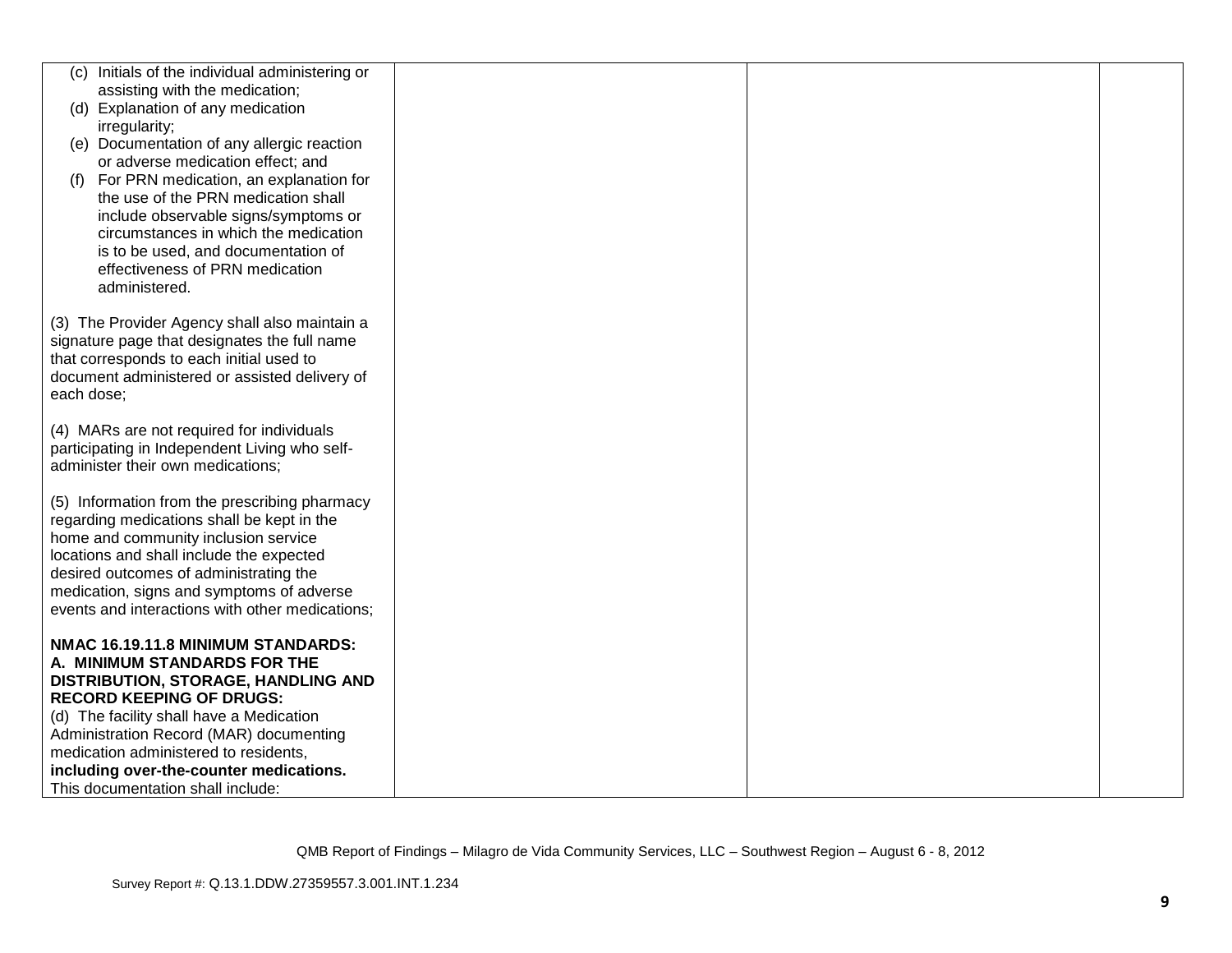| Name of resident;<br>(i)                               |  |  |
|--------------------------------------------------------|--|--|
| Date given;<br>(ii)                                    |  |  |
| Drug product name;<br>(iii)                            |  |  |
| Dosage and form;<br>(iv)                               |  |  |
| Strength of drug;<br>(v)                               |  |  |
| (vi) Route of administration;                          |  |  |
| (vii) How often medication is to be taken;             |  |  |
| (viii) Time taken and staff initials;                  |  |  |
| (ix) Dates when the medication is                      |  |  |
| discontinued or changed;                               |  |  |
| The name and initials of all staff<br>(x)              |  |  |
| administering medications.                             |  |  |
|                                                        |  |  |
| <b>Model Custodial Procedure Manual</b>                |  |  |
|                                                        |  |  |
| <b>D. Administration of Drugs</b>                      |  |  |
| Unless otherwise stated by practitioner,               |  |  |
| patients will not be allowed to administer their       |  |  |
| own medications.                                       |  |  |
| Document the practitioner's order authorizing          |  |  |
| the self-administration of medications.                |  |  |
|                                                        |  |  |
| All PRN (As needed) medications shall have             |  |  |
| complete detail instructions regarding the             |  |  |
| administering of the medication. This shall            |  |  |
| include:                                               |  |  |
| $\triangleright$ symptoms that indicate the use of the |  |  |
| medication,                                            |  |  |
| exact dosage to be used, and<br>➤                      |  |  |
| the exact amount to be used in a 24<br>➤               |  |  |
| hour period.                                           |  |  |
|                                                        |  |  |
| <b>Department of Health</b>                            |  |  |
| <b>Developmental Disabilities Supports</b>             |  |  |
| <b>Division (DDSD) Medication Assessment</b>           |  |  |
| and Delivery Policy - Eff. November 1, 2006            |  |  |
| <b>F. PRN Medication</b>                               |  |  |
| 3. Prior to self-administration, self-                 |  |  |
| administration with physical assist or assisting       |  |  |
| with delivery of PRN medications, the direct           |  |  |
| support staff must contact the agency nurse to         |  |  |
| describe observed symptoms and thus assure             |  |  |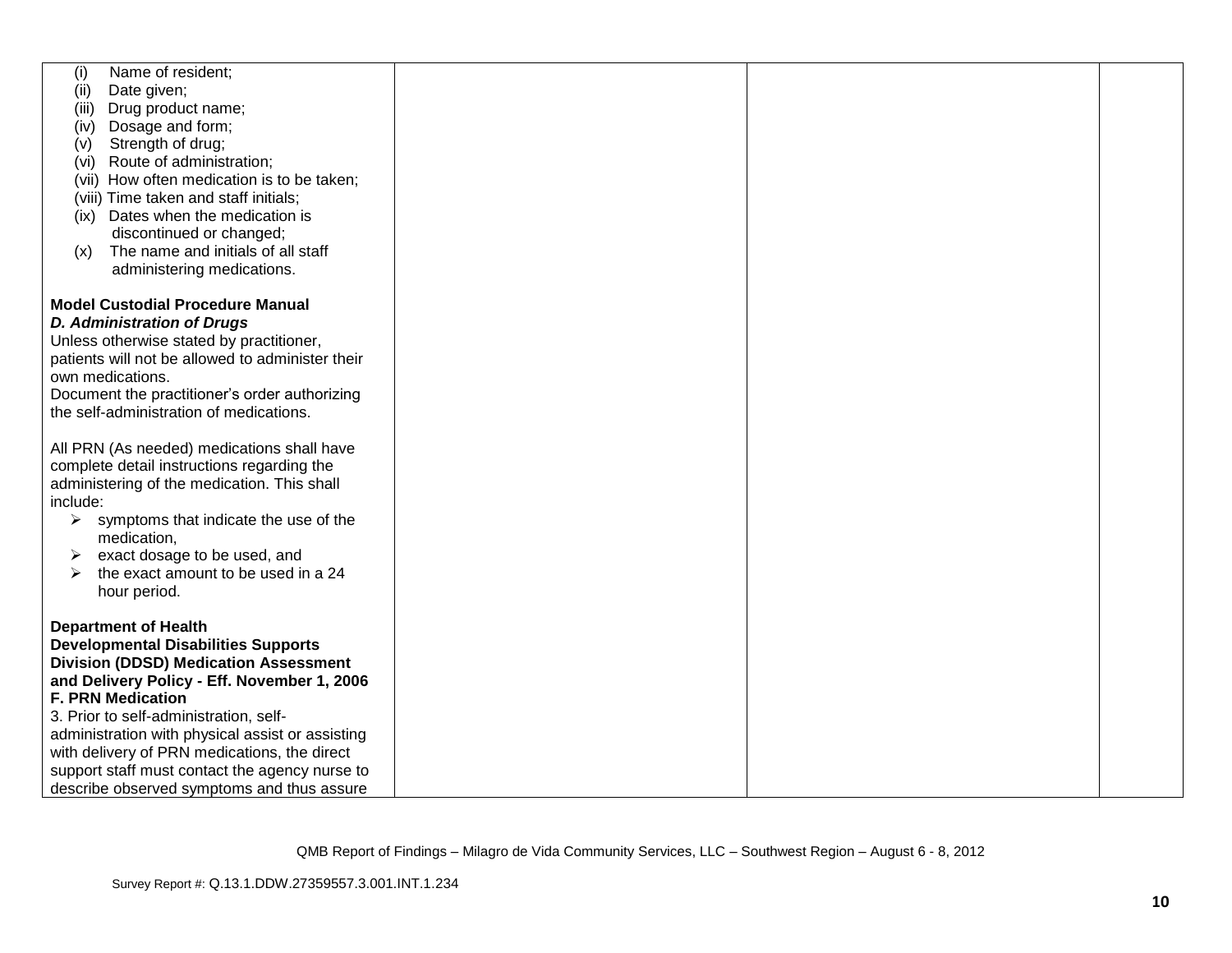| that the PRN medication is being used               |  |  |
|-----------------------------------------------------|--|--|
| according to instructions given by the ordering     |  |  |
|                                                     |  |  |
| PCP. In cases of fever, respiratory distress        |  |  |
| (including coughing), severe pain, vomiting,        |  |  |
| diarrhea, change in responsiveness/level of         |  |  |
| consciousness, the nurse must strongly              |  |  |
| consider the need to conduct a face-to-face         |  |  |
| assessment to assure that the PRN does not          |  |  |
| mask a condition better treated by seeking          |  |  |
| medical attention. This does not apply to home      |  |  |
| based/family living settings where the provider     |  |  |
| is related by affinity or by consanguinity to the   |  |  |
| individual.                                         |  |  |
|                                                     |  |  |
| 4. The agency nurse shall review the utilization    |  |  |
| of PRN medications routinely. Frequent or           |  |  |
| escalating use of PRN medications must be           |  |  |
| reported to the PCP and discussed by the            |  |  |
| Interdisciplinary for changes to the overall        |  |  |
|                                                     |  |  |
| support plan (see Section H of this policy).        |  |  |
| H. Agency Nurse Monitoring                          |  |  |
| 1. Regardless of the level of assistance with       |  |  |
|                                                     |  |  |
| medication delivery that is required by the         |  |  |
| individual or the route through which the           |  |  |
| medication is delivered, the agency nurses          |  |  |
| must monitor the individual's response to the       |  |  |
| effects of their routine and PRN medications.       |  |  |
| The frequency and type of monitoring must be        |  |  |
| based on the nurse's assessment of the              |  |  |
| individual and consideration of the individual's    |  |  |
| diagnoses, health status, stability, utilization of |  |  |
| PRN medications and level of support required       |  |  |
| by the individual's condition and the skill level   |  |  |
| and needs of the direct care staff. Nursing         |  |  |
| monitoring should be based on prudent nursing       |  |  |
| practice and should support the safety and          |  |  |
| independence of the individual in the               |  |  |
| community setting. The health care plan shall       |  |  |
| reflect the planned monitoring of the               |  |  |
| individual's response to medication.                |  |  |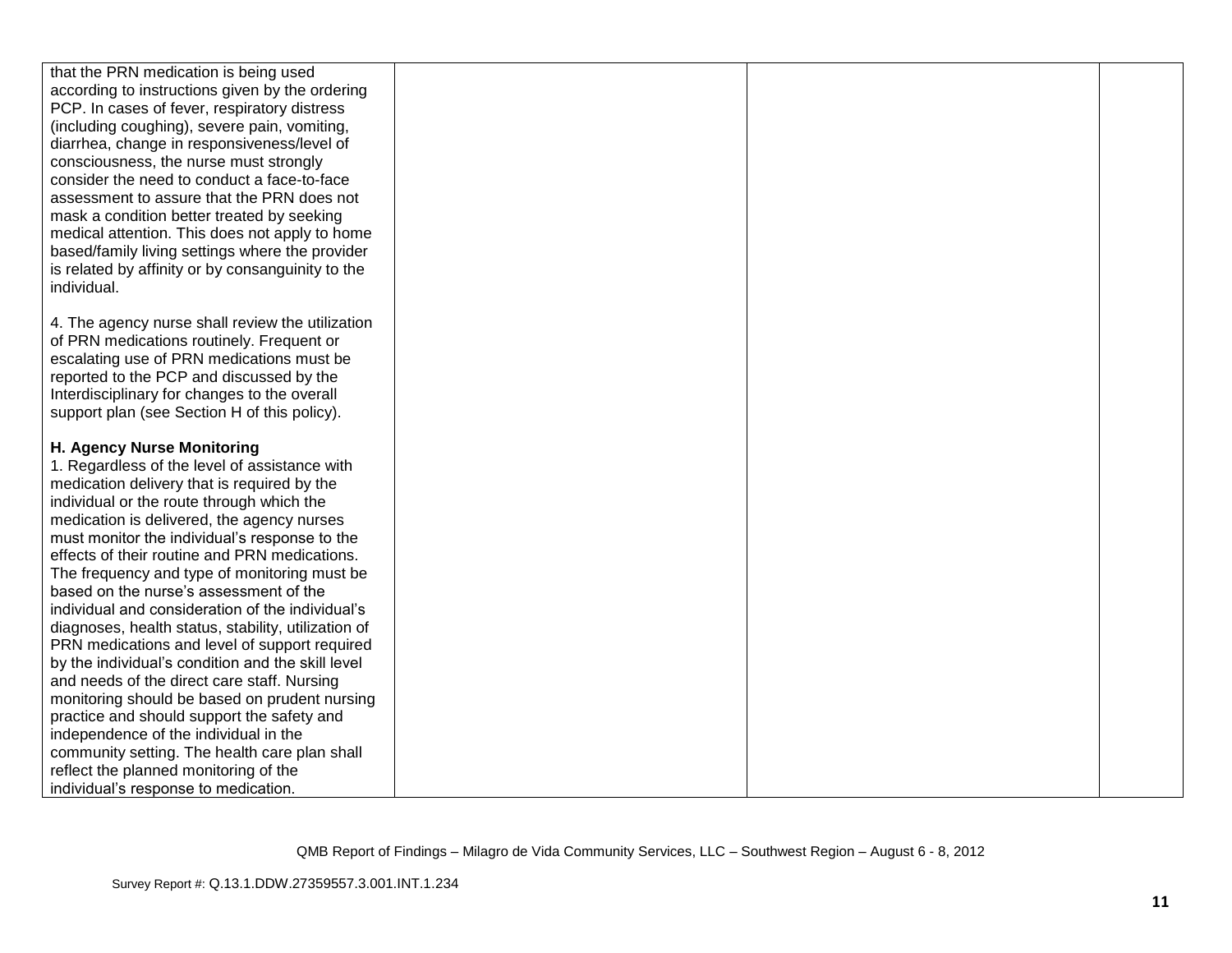| <b>Department of Health Developmental</b><br><b>Disabilities Supports Division (DDSD) -</b><br><b>Procedure Title:</b><br><b>Medication Assessment and Delivery</b><br>Procedure Eff Date: November 1, 2006<br>C. 3. Prior to delivery of the PRN, direct<br>support staff must contact the agency nurse to<br>describe observed symptoms and thus assure<br>that the PRN is being used according to<br>instructions given by the ordering PCP. In<br>cases of fever, respiratory distress (including<br>coughing), severe pain, vomiting, diarrhea,<br>change in responsiveness/level of<br>consciousness, the nurse must strongly<br>consider the need to conduct a face-to-face<br>assessment to assure that the PRN does not<br>mask a condition better treated by seeking<br>medical attention. (References: Psychotropic<br>Medication Use Policy, Section D, page 5 Use<br>of PRN Psychotropic Medications; and, Human<br>Rights Committee Requirements Policy,<br>Section B, page 4 Interventions Requiring<br>Review and Approval - Use of PRN<br>Medications).<br>a. Document conversation with nurse including<br>all reported signs and symptoms, advice given |  |  |
|----------------------------------------------------------------------------------------------------------------------------------------------------------------------------------------------------------------------------------------------------------------------------------------------------------------------------------------------------------------------------------------------------------------------------------------------------------------------------------------------------------------------------------------------------------------------------------------------------------------------------------------------------------------------------------------------------------------------------------------------------------------------------------------------------------------------------------------------------------------------------------------------------------------------------------------------------------------------------------------------------------------------------------------------------------------------------------------------------------------------------------------------------------------------------|--|--|
| and action taken by staff.<br>4. Document on the MAR each time a PRN<br>medication is used and describe its effect on<br>the individual (e.g., temperature down, vomiting<br>lessened, anxiety increased, the condition is<br>the same, improved, or worsened, etc.).                                                                                                                                                                                                                                                                                                                                                                                                                                                                                                                                                                                                                                                                                                                                                                                                                                                                                                      |  |  |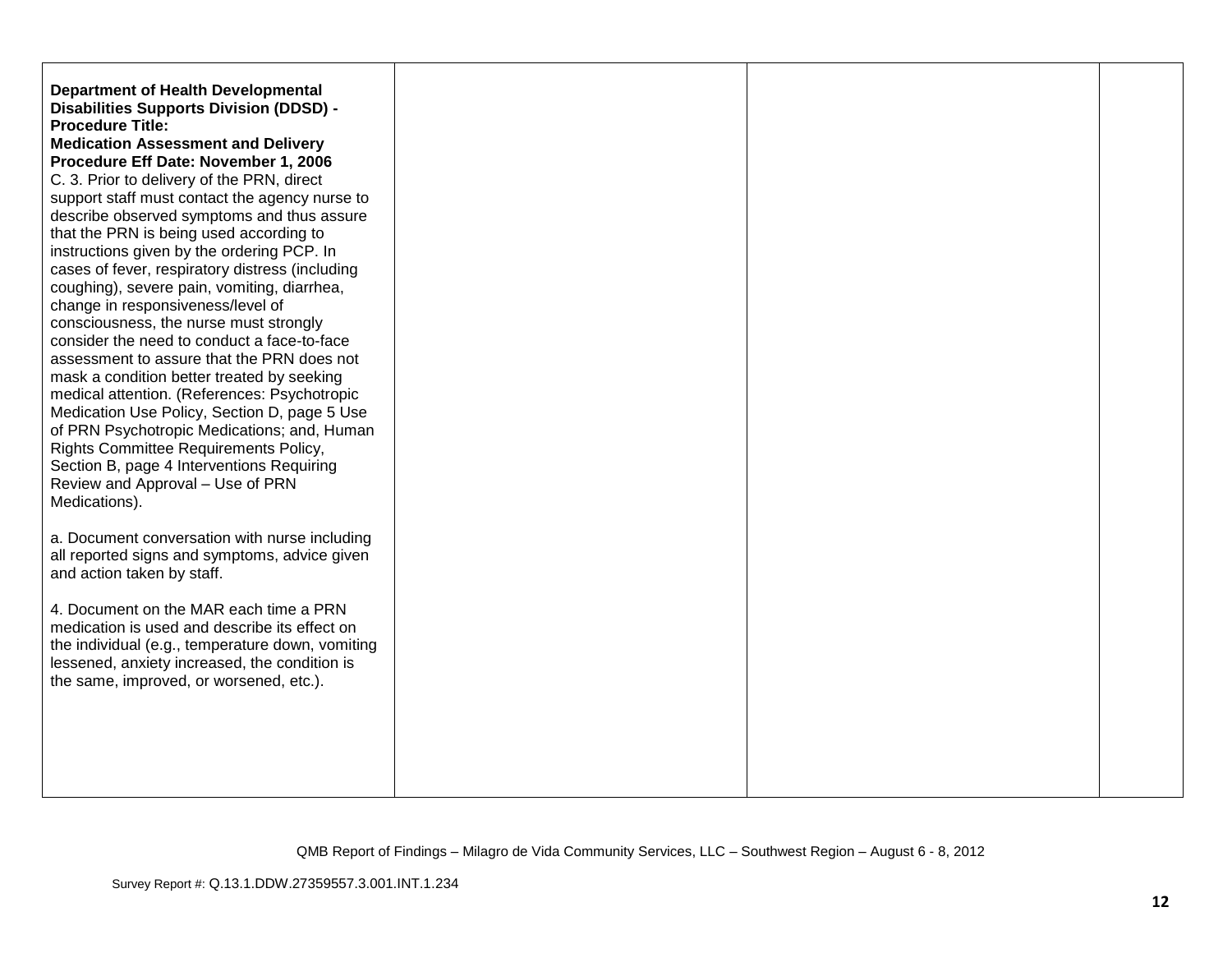| Tag # 1A15.2 & 5109 - Healthcare                 | <b>Standard Level Deficiency</b>                |                                                     |  |
|--------------------------------------------------|-------------------------------------------------|-----------------------------------------------------|--|
| <b>Documentation</b>                             |                                                 |                                                     |  |
| Developmental Disabilities (DD) Waiver           | Based on record review, the Agency failed to    | <b>Provider:</b>                                    |  |
| Service Standards effective 4/1/2007             | maintain the required documentation in the      | State your Plan of Correction for the               |  |
| <b>CHAPTER 1. III. PROVIDER AGENCY</b>           | Individuals Agency Record as required per       | deficiencies cited in this tag here: $\rightarrow$  |  |
| <b>DOCUMENTATION OF SERVICE DELIVERY</b>         | standard for 1 of 5 individual                  |                                                     |  |
| <b>AND LOCATION - Healthcare</b>                 |                                                 |                                                     |  |
| <b>Documentation by Nurses For Community</b>     | The following were not found, incomplete and/or |                                                     |  |
| <b>Living Services, Community Inclusion</b>      | not current:                                    |                                                     |  |
| <b>Services and Private Duty Nursing</b>         |                                                 |                                                     |  |
| Services: Nursing services must be available     | • Healthcare Passport (#2)                      |                                                     |  |
| as needed and documented for Provider            | No Plan of Correction Needed - Due              |                                                     |  |
| Agencies delivering Community Living             | <b>Diligence Noted.</b>                         |                                                     |  |
| Services, Community Inclusion Services and       |                                                 |                                                     |  |
| Private Duty Nursing Services.                   | Aspiration Risk Management Screening Tool       |                                                     |  |
|                                                  | (42)                                            | <b>Provider:</b>                                    |  |
| Chapter 1. III. E. (1 - 4) (1) Documentation of  | <b>No Plan of Correction Needed - Due</b>       | <b>Enter your ongoing Quality Assurance/Quality</b> |  |
| nursing assessment activities                    | <b>Diligence Noted.</b>                         | Improvement processes as it related to this tag     |  |
| (a) The following hierarchy shall be used to     |                                                 | number here: $\rightarrow$                          |  |
| determine which provider agency is               | • Health Care Plans                             |                                                     |  |
| responsible for completion of the HAT and        | • Body Mass Index                               |                                                     |  |
| MAAT and related subsequent planning and         | Individual #2 - According to the Electronic     |                                                     |  |
| training:                                        | <b>Comprehensive Health Assessment Tool</b>     |                                                     |  |
| (i) Community living services provider           | the individual is required to have a plan.      |                                                     |  |
| agency;                                          | No evidence of a plan found.                    |                                                     |  |
| (ii) Private duty nursing provider agency;       |                                                 |                                                     |  |
| (iii) Adult habilitation provider agency;        |                                                 |                                                     |  |
| (iv) Community access provider agency; and       |                                                 |                                                     |  |
| (v) Supported employment provider agency.        |                                                 |                                                     |  |
| (b) The provider agency must arrange for their   |                                                 |                                                     |  |
| nurse to complete the Health Assessment Tool     |                                                 |                                                     |  |
| (HAT) and the Medication Administration          |                                                 |                                                     |  |
| Assessment Tool (MAAT) on at least an annual     |                                                 |                                                     |  |
| basis for each individual receiving community    |                                                 |                                                     |  |
| living, community inclusion or private duty      |                                                 |                                                     |  |
| nursing services, unless the provider agency     |                                                 |                                                     |  |
| arranges for the individual's Primary Care       |                                                 |                                                     |  |
| Practitioner (PCP) to voluntarily complete these |                                                 |                                                     |  |
| assessments in lieu of the agency nurse.         |                                                 |                                                     |  |
| Agency nurses may also complete these            |                                                 |                                                     |  |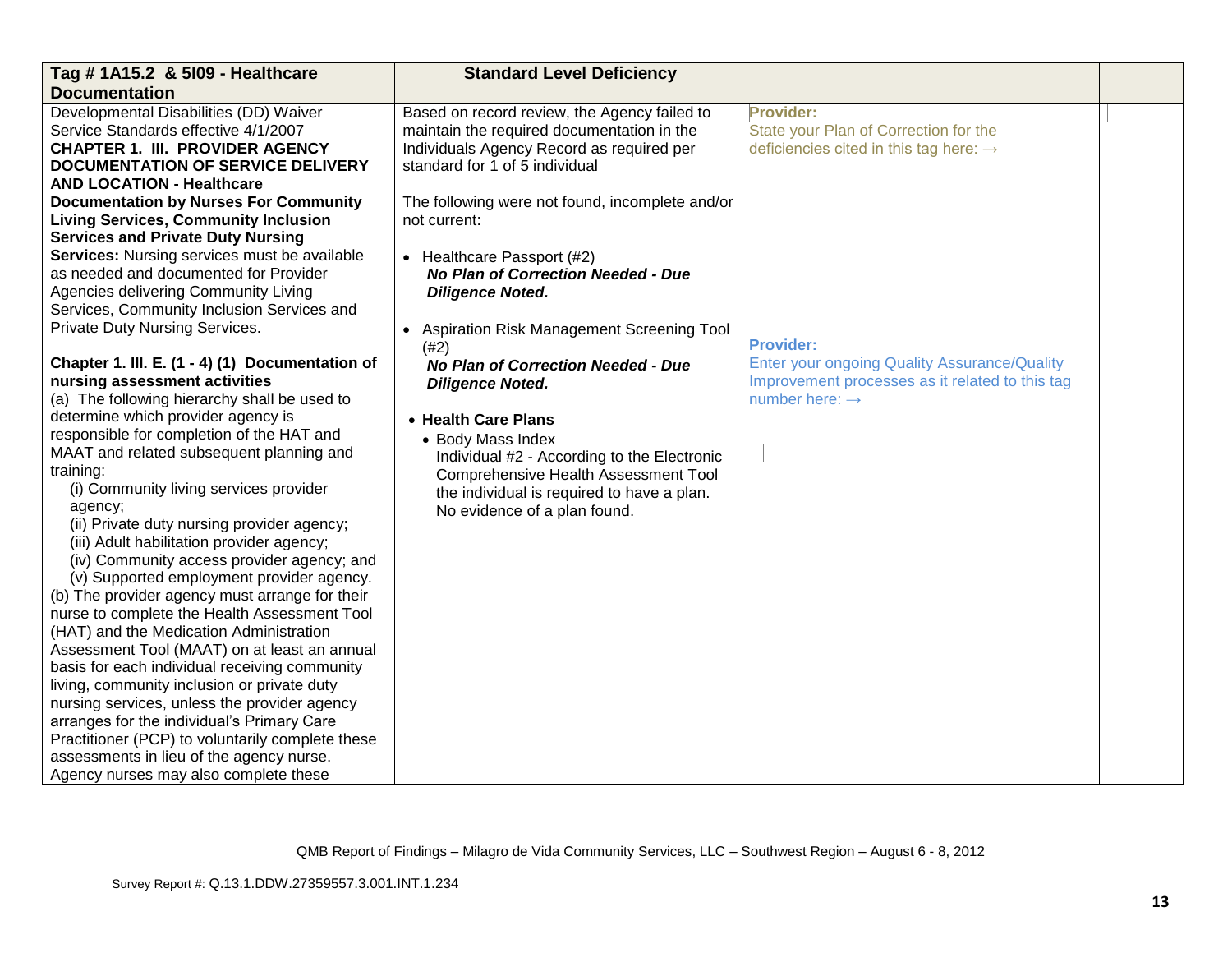| assessments in collaboration with the Primary     |  |  |
|---------------------------------------------------|--|--|
| Care Practitioner if they believe such            |  |  |
| consultation is necessary for an accurate         |  |  |
| assessment. Family Living Provider Agencies       |  |  |
| have the option of having the subcontracted       |  |  |
| caregiver complete the HAT instead of the         |  |  |
| nurse or PCP, if the caregiver is comfortable     |  |  |
| doing so. However, the agency nurse must be       |  |  |
| available to assist the caregiver upon request.   |  |  |
| (c) For newly allocated individuals, the HAT      |  |  |
| and the MAAT must be completed within             |  |  |
| seventy-two (72) hours of admission into direct   |  |  |
| services or two weeks following the initial ISP,  |  |  |
| whichever comes first.                            |  |  |
| (d) For individuals already in services, the HAT  |  |  |
| and the MAAT must be completed at least           |  |  |
| fourteen (14) days prior to the annual ISP        |  |  |
| meeting and submitted to all members of the       |  |  |
| interdisciplinary team. The HAT must also be      |  |  |
| completed at the time of any significant change   |  |  |
| in clinical condition and upon return from any    |  |  |
| hospitalizations. In addition to annually, the    |  |  |
| MAAT must be completed at the time of any         |  |  |
| significant change in clinical condition, when a  |  |  |
| medication regime or route change requires        |  |  |
| delivery by licensed or certified staff, or when  |  |  |
| an individual has completed additional training   |  |  |
| designed to improve their skills to support self- |  |  |
| administration (see DDSD Medication               |  |  |
| Assessment and Delivery Policy).                  |  |  |
| (e) Nursing assessments conducted to              |  |  |
| determine current health status or to evaluate a  |  |  |
| change in clinical condition must be              |  |  |
| documented in a signed progress note that         |  |  |
| includes time and date as well as subjective      |  |  |
| information including the individual complaints,  |  |  |
| signs and symptoms noted by staff, family         |  |  |
| members or other team members; objective          |  |  |
| information including vital signs, physical       |  |  |
| examination, weight, and other pertinent data     |  |  |
| for the given situation (e.g., seizure frequency, |  |  |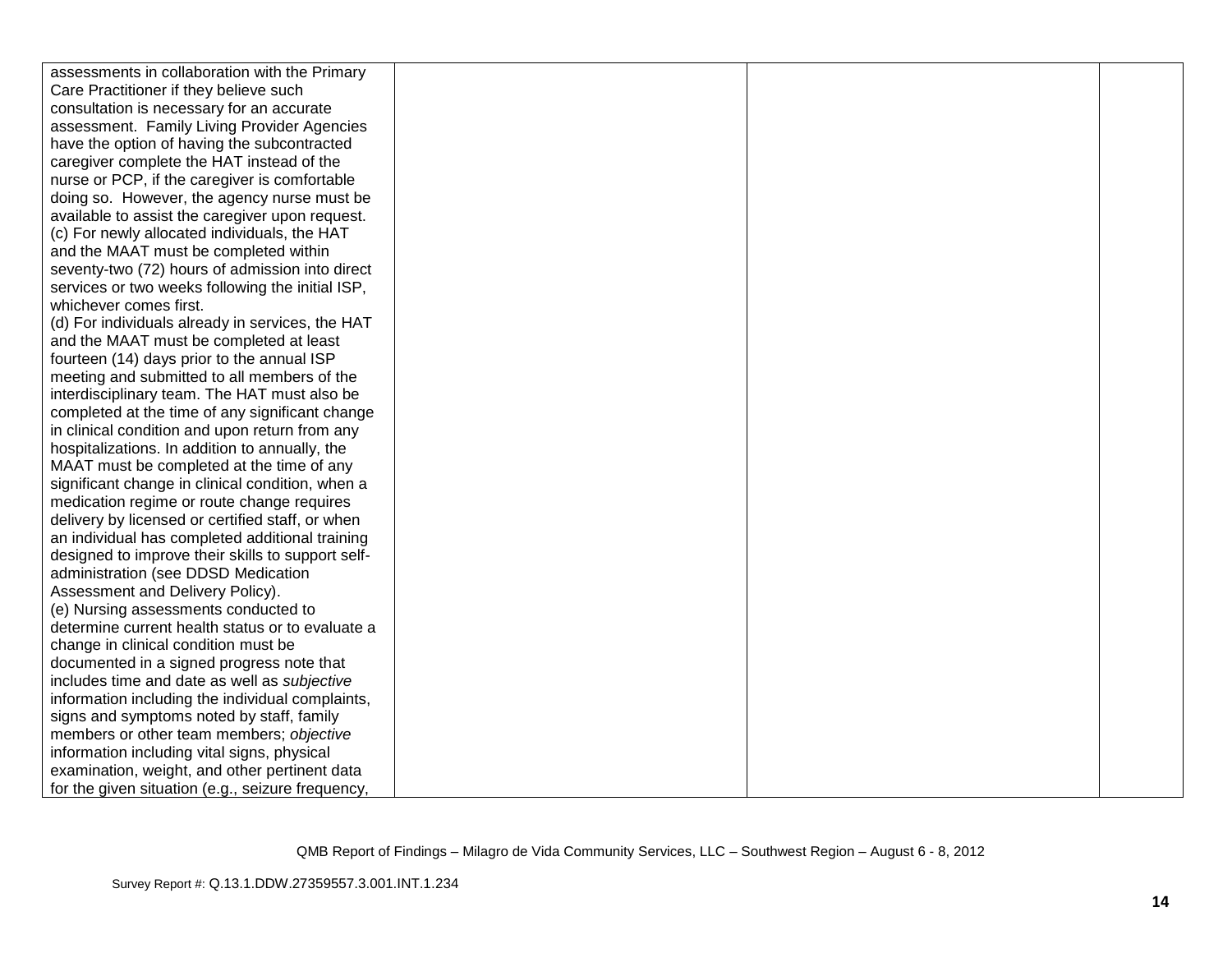| method in which temperature taken);              |  |  |
|--------------------------------------------------|--|--|
| assessment of the clinical status, and plan of   |  |  |
| action addressing relevant aspects of all active |  |  |
| health problems and follow up on any             |  |  |
| recommendations of medical consultants.          |  |  |
| (2) Health related plans                         |  |  |
| (a) For individuals with chronic conditions that |  |  |
| have the potential to exacerbate into a life-    |  |  |
| threatening situation, a medical crisis          |  |  |
| prevention and intervention plan must be         |  |  |
| written by the nurse or other appropriately      |  |  |
| designated healthcare professional.              |  |  |
| (b) Crisis prevention and intervention plans     |  |  |
| must be written in user-friendly language that   |  |  |
| is easily understood by those implementing       |  |  |
| the plan.                                        |  |  |
| (c) The nurse shall also document training       |  |  |
| regarding the crisis prevention and              |  |  |
| intervention plan delivered to agency staff and  |  |  |
| other team members, clearly indicating           |  |  |
| competency determination for each trainee.       |  |  |
| (d) If the individual receives services from     |  |  |
| separate agencies for community living and       |  |  |
| community inclusion services, nurses from        |  |  |
| each agency shall collaborate in the             |  |  |
| development of and training delivery for crisis  |  |  |
| prevention and intervention plans to assure      |  |  |
| maximum consistency across settings.             |  |  |
| (3) For all individuals with a HAT score of 4, 5 |  |  |
| or 6, the nurse shall develop a comprehensive    |  |  |
| healthcare plan that includes health related     |  |  |
| supports identified in the ISP (The healthcare   |  |  |
| plan is the equivalent of a nursing care plan;   |  |  |
| two separate documents are not required nor      |  |  |
| recommended):                                    |  |  |
| (a) Each healthcare plan must include a          |  |  |
| statement of the person's healthcare needs       |  |  |
| and list measurable goals to be achieved         |  |  |
| through implementation of the healthcare plan.   |  |  |
| Needs statements may be based upon               |  |  |
| supports needed for the individual to maintain   |  |  |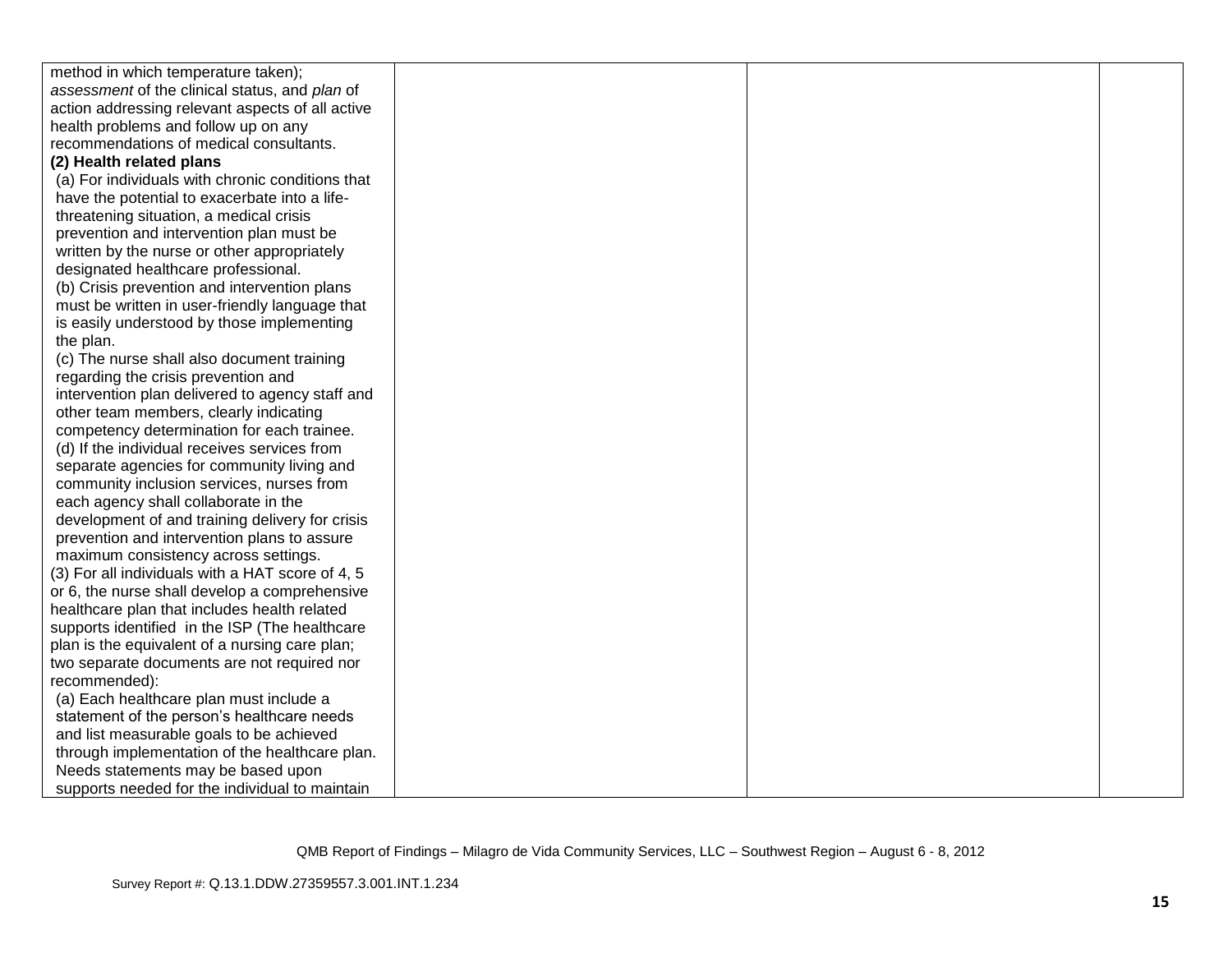| a current strength, ability or skill related to   |  |  |
|---------------------------------------------------|--|--|
| their health, prevention measures, and/or         |  |  |
| supports needed to remediate, minimize or         |  |  |
| manage an existing health condition.              |  |  |
| (b) Goals must be measurable and shall be         |  |  |
| revised when an individual has met the goal       |  |  |
| and has the potential to attain additional goals  |  |  |
| or no longer requires supports in order to        |  |  |
| maintain the goal.                                |  |  |
| (c) Approaches described in the plan shall be     |  |  |
| individualized to reflect the individual's unique |  |  |
| needs, provide guidance to the caregiver(s)       |  |  |
| and designed to support successful                |  |  |
| interactions. Some interventions may be           |  |  |
| carried out by staff, family members or other     |  |  |
| team members, and other interventions may         |  |  |
| be carried out directly by the nurse – persons    |  |  |
| responsible for each intervention shall be        |  |  |
| specified in the plan.                            |  |  |
| (d) Healthcare plans shall be written in          |  |  |
| language that will be easily understood by the    |  |  |
| person(s) identified as implementing the          |  |  |
| interventions.                                    |  |  |
| (e) The nurse shall also document training on     |  |  |
| the healthcare plan delivered to agency staff     |  |  |
| and other team members, clearly indicating        |  |  |
| competency determination for each trainee. If     |  |  |
| the individual receives services from separate    |  |  |
| agencies for community living and community       |  |  |
| inclusion services, nurses from each agency       |  |  |
| shall collaborate in the development of and       |  |  |
| training delivery for healthcare plans to assure  |  |  |
| maximum consistency across settings.              |  |  |
| (f) Healthcare plans must be updated to reflect   |  |  |
| relevant discharge orders whenever an             |  |  |
| individual returns to services following a        |  |  |
| hospitalization.                                  |  |  |
| (g) All crisis prevention and intervention plans  |  |  |
| and healthcare plans shall include the            |  |  |
| individual's name and date on each page and       |  |  |
| shall be signed by the author.                    |  |  |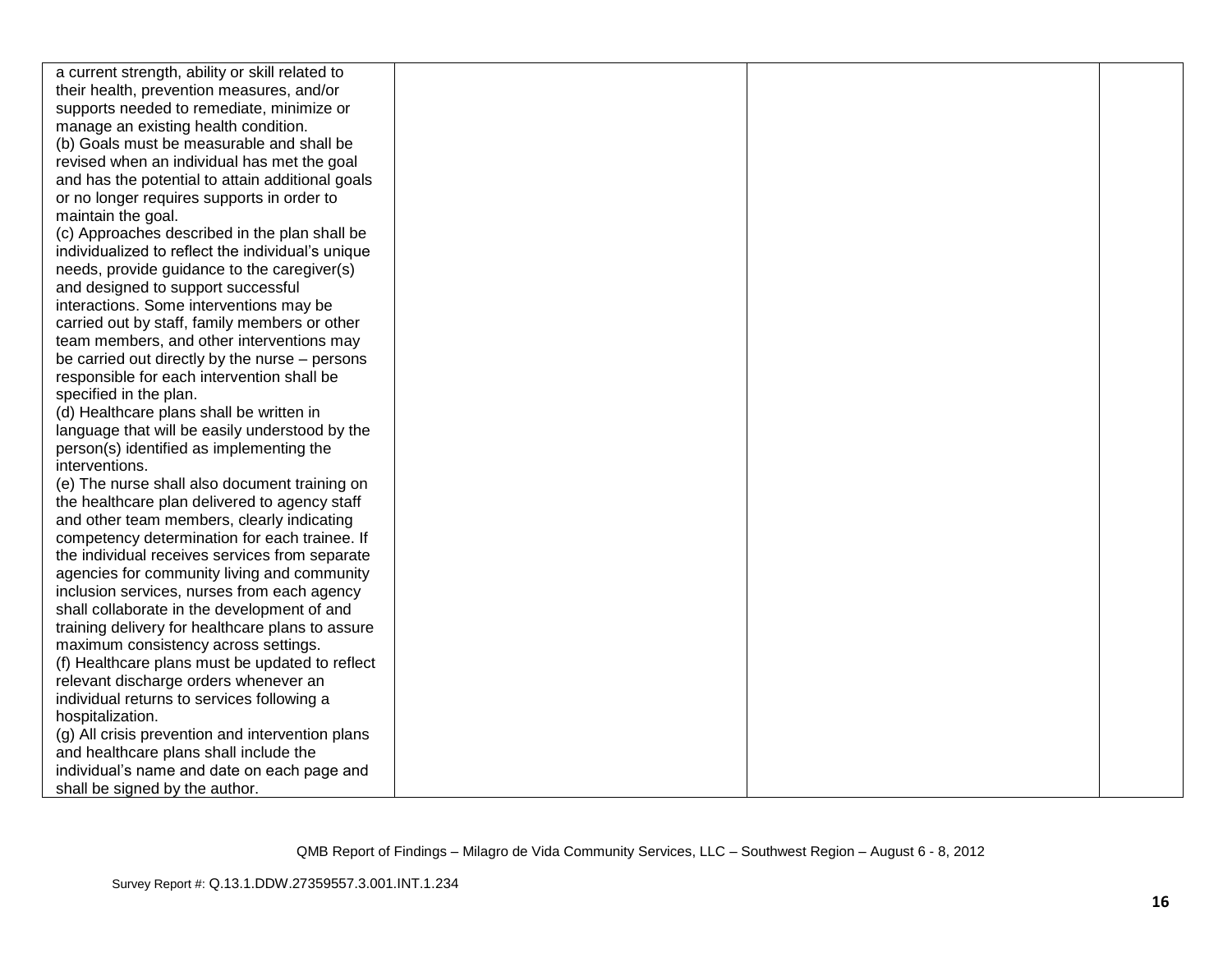| (h) Crisis prevention and intervention plans as   |  |  |
|---------------------------------------------------|--|--|
| well as healthcare plans shall be reviewed by     |  |  |
| the nurse at least quarterly, and updated as      |  |  |
| needed.                                           |  |  |
| (4) General Nursing Documentation                 |  |  |
| (a) The nurse shall complete legible and          |  |  |
| signed progress notes with date and time          |  |  |
| indicated that describe all interventions or      |  |  |
| interactions conducted with individuals served    |  |  |
| as well as all interactions with other healthcare |  |  |
| providers serving the individual. All             |  |  |
| interactions shall be documented whether they     |  |  |
| occur by phone or in person.                      |  |  |
| (b) For individuals with a HAT score of 4, 5 or   |  |  |
| 6, or who have identified health concerns in      |  |  |
| their ISP, the nurse shall provide the            |  |  |
| interdisciplinary team with a quarterly report    |  |  |
| that indicates current health status and          |  |  |
| progress to date on health related ISP desired    |  |  |
| outcomes and action plans as well as              |  |  |
| progress toward goals in the healthcare plan.     |  |  |
|                                                   |  |  |
| Developmental Disabilities (DD) Waiver            |  |  |
| Service Standards effective 4/1/2007              |  |  |
| <b>CHAPTER 5 IV. COMMUNITY INCLUSION</b>          |  |  |
| <b>SERVICES PROVIDER AGENCY</b>                   |  |  |
| <b>REQUIREMENTS</b>                               |  |  |
| <b>B. IDT Coordination</b>                        |  |  |
| (1) Community Inclusion Services Provider         |  |  |
| Agencies shall participate on the IDT as          |  |  |
| specified in the ISP Regulations (7.26.5          |  |  |
| NMAC), and shall ensure direct support staff      |  |  |
| participation as needed to plan effectively for   |  |  |
| the individual; and                               |  |  |
|                                                   |  |  |
| (2) Coordinate with the IDT to ensure that        |  |  |
| each individual participating in Community        |  |  |
| Inclusion Services who has a score of 4, 5, or 6  |  |  |
| on the HAT has a Health Care Plan developed       |  |  |
| by a licensed nurse, and if applicable, a Crisis  |  |  |
| Prevention/Intervention Plan.                     |  |  |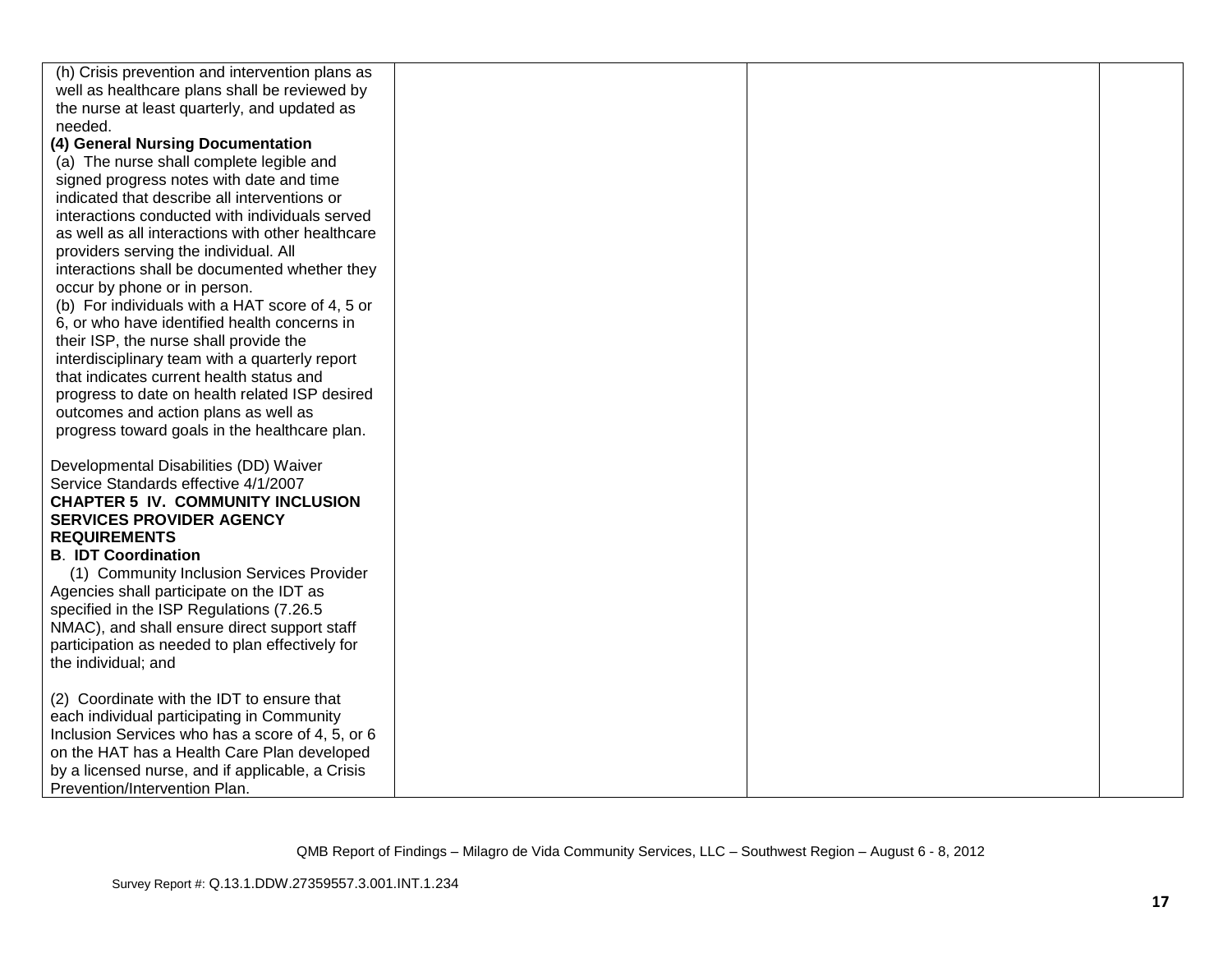| <b>Department of Health Developmental</b><br><b>Disabilities Supports Division Policy.</b><br><b>Medical Emergency Response Plan Policy</b><br>MERP-001 eff.8/1/2010                                                                                                                                                                                                                                                                                                                                                                                                                                                                                                                                                                                                                                                                                                                                                                                                                                                      |
|---------------------------------------------------------------------------------------------------------------------------------------------------------------------------------------------------------------------------------------------------------------------------------------------------------------------------------------------------------------------------------------------------------------------------------------------------------------------------------------------------------------------------------------------------------------------------------------------------------------------------------------------------------------------------------------------------------------------------------------------------------------------------------------------------------------------------------------------------------------------------------------------------------------------------------------------------------------------------------------------------------------------------|
| F. The MERP shall be written in clear, jargon<br>free language and include at a minimum the<br>following information:<br>1. A brief, simple description of the condition<br>2. A brief description of the most likely life<br>threatening complications that might occur and<br>what those complications may look like to an<br>3. A concise list of the most important<br>measures that may prevent the life threatening<br>complication from occurring (e.g., avoiding<br>allergens that trigger an asthma attack or<br>making sure the person with diabetes has<br>snacks with them to avoid hypoglycemia).<br>4. Clear, jargon free, step-by-step instructions<br>regarding the actions to be taken by direct<br>support personnel (DSP) and/or others to<br>intervene in the emergency, including criteria<br>for when to call 911.<br>5. Emergency contacts with phone numbers.<br>6. Reference to whether the individual has<br>advance directives or not, and if so, where the<br>advance directives are located. |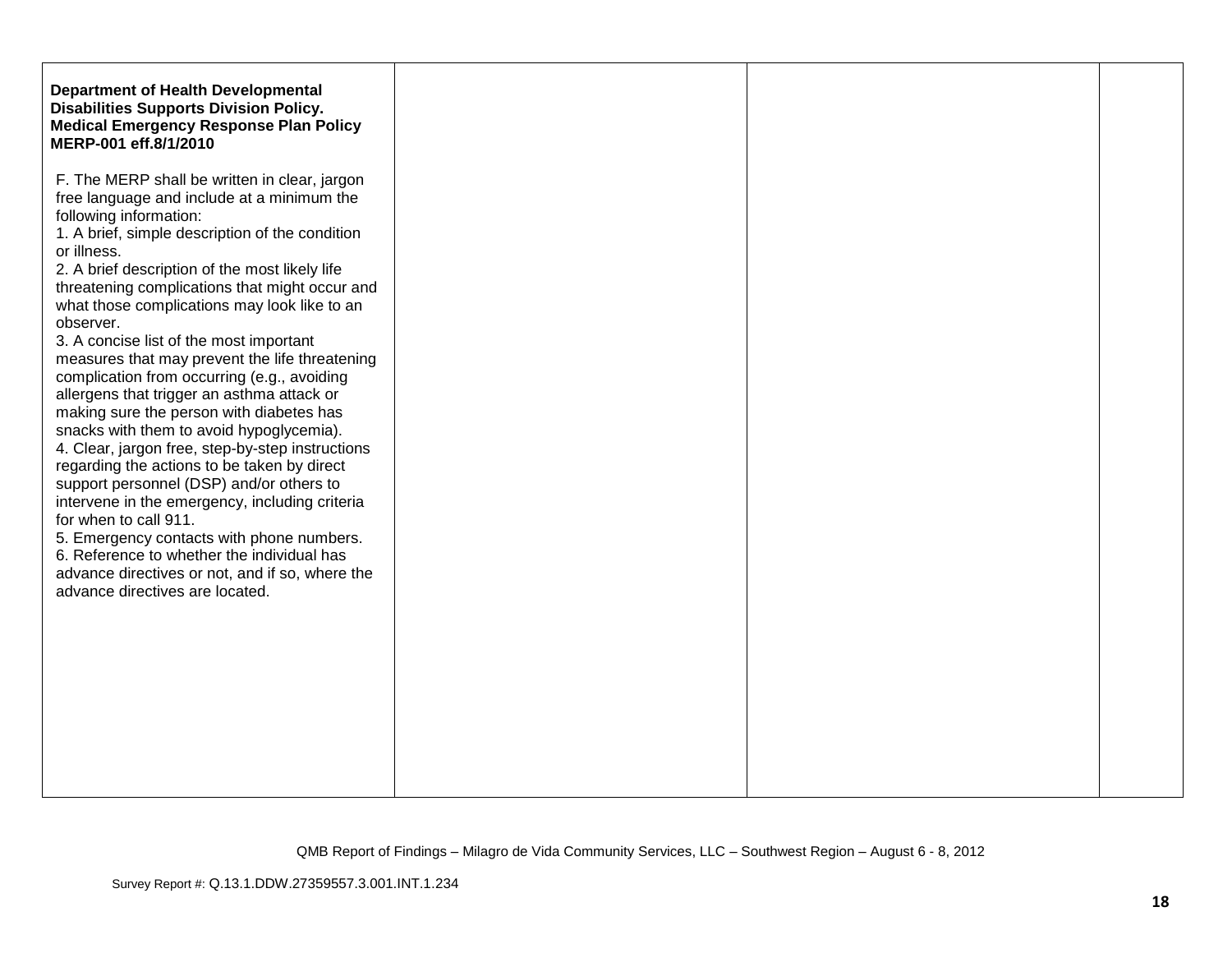| <b>Standard of Care</b>                                                                                                                                                                                                                                                                                                                                                                                                                                                                                                                                                                                                                                                                                                                             | <b>Deficiencies</b>                                                                                                                                                                     | <b>Agency Plan of Correction, On-going</b><br><b>QA/QI &amp; Responsible Party</b>                                                                | <b>Date</b><br><b>Due</b> |
|-----------------------------------------------------------------------------------------------------------------------------------------------------------------------------------------------------------------------------------------------------------------------------------------------------------------------------------------------------------------------------------------------------------------------------------------------------------------------------------------------------------------------------------------------------------------------------------------------------------------------------------------------------------------------------------------------------------------------------------------------------|-----------------------------------------------------------------------------------------------------------------------------------------------------------------------------------------|---------------------------------------------------------------------------------------------------------------------------------------------------|---------------------------|
|                                                                                                                                                                                                                                                                                                                                                                                                                                                                                                                                                                                                                                                                                                                                                     |                                                                                                                                                                                         | CMS Assurance - Medicaid Billing/Reimbursement - State financial oversight exists to assure that claims are coded and paid for in                 |                           |
|                                                                                                                                                                                                                                                                                                                                                                                                                                                                                                                                                                                                                                                                                                                                                     | accordance with the reimbursement methodology specified in the approved waiver.                                                                                                         |                                                                                                                                                   |                           |
| Tag # 5136 Community Access                                                                                                                                                                                                                                                                                                                                                                                                                                                                                                                                                                                                                                                                                                                         | <b>Standard Level Deficiency</b>                                                                                                                                                        |                                                                                                                                                   |                           |
| <b>Reimbursement</b>                                                                                                                                                                                                                                                                                                                                                                                                                                                                                                                                                                                                                                                                                                                                |                                                                                                                                                                                         |                                                                                                                                                   |                           |
| Developmental Disabilities (DD) Waiver<br>Service Standards effective 4/1/2007<br><b>CHAPTER 1 III. PROVIDER AGENCY</b><br><b>DOCUMENTATION OF SERVICE DELIVERY</b><br><b>AND LOCATION</b>                                                                                                                                                                                                                                                                                                                                                                                                                                                                                                                                                          | Based on record review, the Agency failed to<br>provide written or electronic documentation as<br>evidence for each unit billed for Community<br>Access Services for 1 of 1 individual. | Provider:<br>State your Plan of Correction for the<br>deficiencies cited in this tag here: $\rightarrow$                                          |                           |
| A. General: All Provider Agencies shall<br>maintain all records necessary to fully<br>disclose the service, quality, quantity and<br>clinical necessity furnished to individuals<br>who are currently receiving services. The<br>Provider Agency records shall be<br>sufficiently detailed to substantiate the<br>date, time, individual name, servicing<br>Provider Agency, level of services, and<br>length of a session of service billed.<br>В.<br><b>Billable Units: The documentation of the</b><br>billable time spent with an individual shall<br>be kept on the written or electronic record<br>that is prepared prior to a request for<br>reimbursement from the HSD. For each<br>unit billed, the record shall contain the<br>following: | Individual #4<br>June 2012<br>• The Agency billed 16 units of Community<br>Access (TH2021 U1) on 6/12/2012.<br>Documentation received accounted for 6<br>units.                         | <b>Provider:</b><br>Enter your ongoing Quality Assurance/Quality<br>Improvement processes as it related to this tag<br>number here: $\rightarrow$ |                           |
| (1)<br>Date, start and end time of each service<br>encounter or other billable service interval;                                                                                                                                                                                                                                                                                                                                                                                                                                                                                                                                                                                                                                                    |                                                                                                                                                                                         |                                                                                                                                                   |                           |
| A description of what occurred during the<br>(2)<br>encounter or service interval; and                                                                                                                                                                                                                                                                                                                                                                                                                                                                                                                                                                                                                                                              |                                                                                                                                                                                         |                                                                                                                                                   |                           |
| The signature or authenticated name of<br>(3)<br>staff providing the service.                                                                                                                                                                                                                                                                                                                                                                                                                                                                                                                                                                                                                                                                       |                                                                                                                                                                                         |                                                                                                                                                   |                           |
| MAD-MR: 03-59 Eff 1/1/2004<br>8.314.1 BI RECORD KEEPING AND<br><b>DOCUMENTATION REQUIREMENTS:</b>                                                                                                                                                                                                                                                                                                                                                                                                                                                                                                                                                                                                                                                   |                                                                                                                                                                                         |                                                                                                                                                   |                           |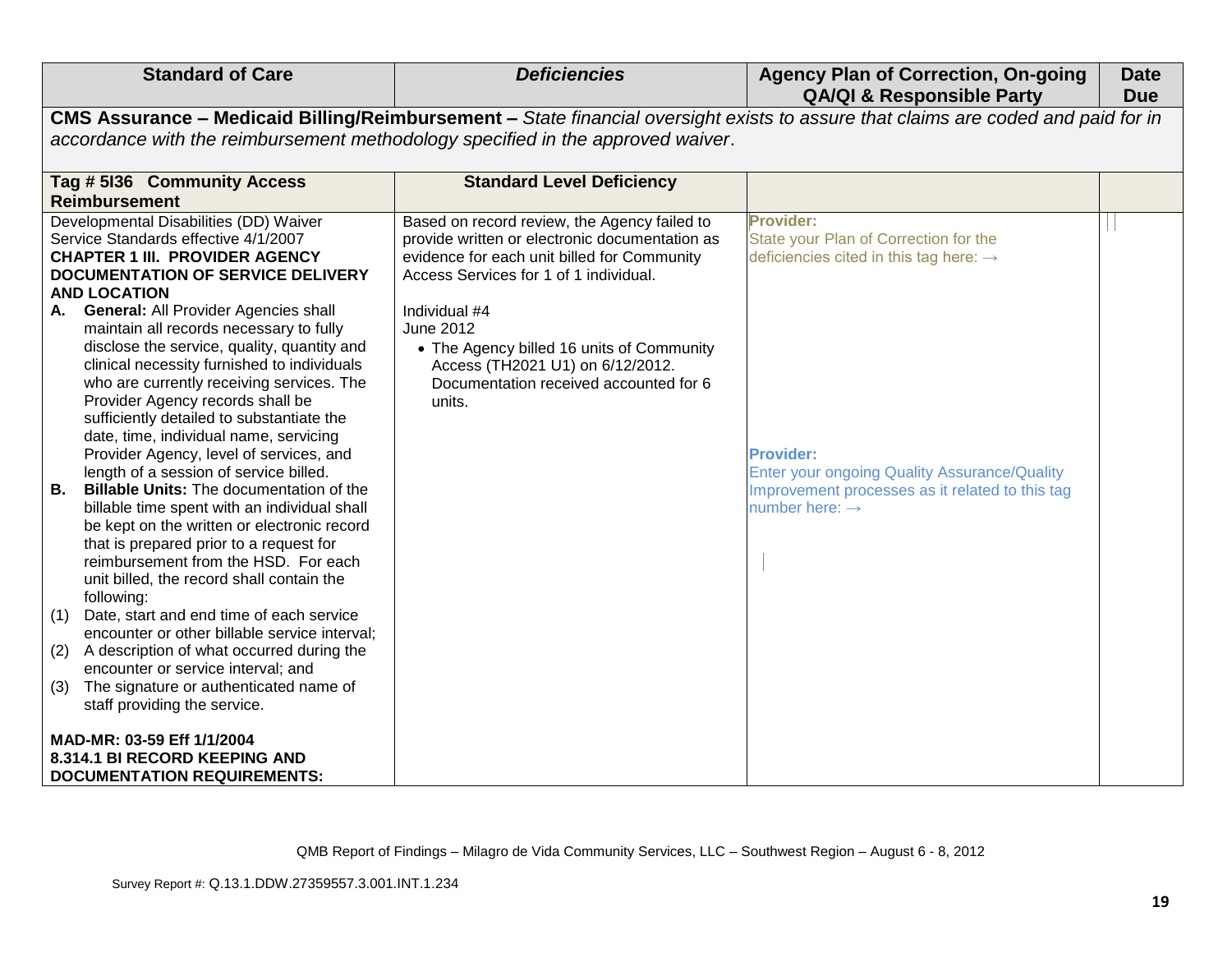| Providers must maintain all records necessary     |  |  |
|---------------------------------------------------|--|--|
| to fully disclose the extent of the services      |  |  |
| provided to the Medicaid recipient. Services      |  |  |
| that have been billed to Medicaid, but are not    |  |  |
| substantiated in a treatment plan and/or patient  |  |  |
|                                                   |  |  |
| records for the recipient are subject to          |  |  |
| recoupment.                                       |  |  |
|                                                   |  |  |
| Developmental Disabilities (DD) Waiver            |  |  |
| Service Standards effective 4/1/2007              |  |  |
| <b>CHAPTER 5 XI. COMMUNITY ACCESS</b>             |  |  |
| <b>SERVICES REQUIREMENTS</b>                      |  |  |
|                                                   |  |  |
| <b>G. Reimbursement</b>                           |  |  |
| (1) Billable Unit: A billable unit is defined as  |  |  |
| one-quarter hour of service.                      |  |  |
|                                                   |  |  |
| (2) Billable Activities: The Community Access     |  |  |
| Provider Agency can bill for those activities     |  |  |
| listed in the Community Access Scope of           |  |  |
|                                                   |  |  |
| Service. Billable units are typically provided    |  |  |
| face-to-face but time spent in non face-to-face   |  |  |
| activity may be claimed under the following       |  |  |
| conditions:                                       |  |  |
|                                                   |  |  |
| (a) Time that is non face-to-face is              |  |  |
| documented separately and clearly                 |  |  |
| identified as to the nature of the activity,      |  |  |
| and is tied directly to the individual's          |  |  |
| ISP, Action Plan;                                 |  |  |
|                                                   |  |  |
| Time that is non face-to-face involves<br>(b)     |  |  |
| outreach and identification and training          |  |  |
| of community connections and natural              |  |  |
| supports; and                                     |  |  |
| (c) Non face-to-face hours do not exceed          |  |  |
| 10% of the monthly billable hours.                |  |  |
|                                                   |  |  |
| (3) Non-Billable Activities: Activities that the  |  |  |
| service Provider Agency may need to conduct,      |  |  |
|                                                   |  |  |
| but which are not separately billable activities, |  |  |
| may include:                                      |  |  |
| (a) Time and expense for training service         |  |  |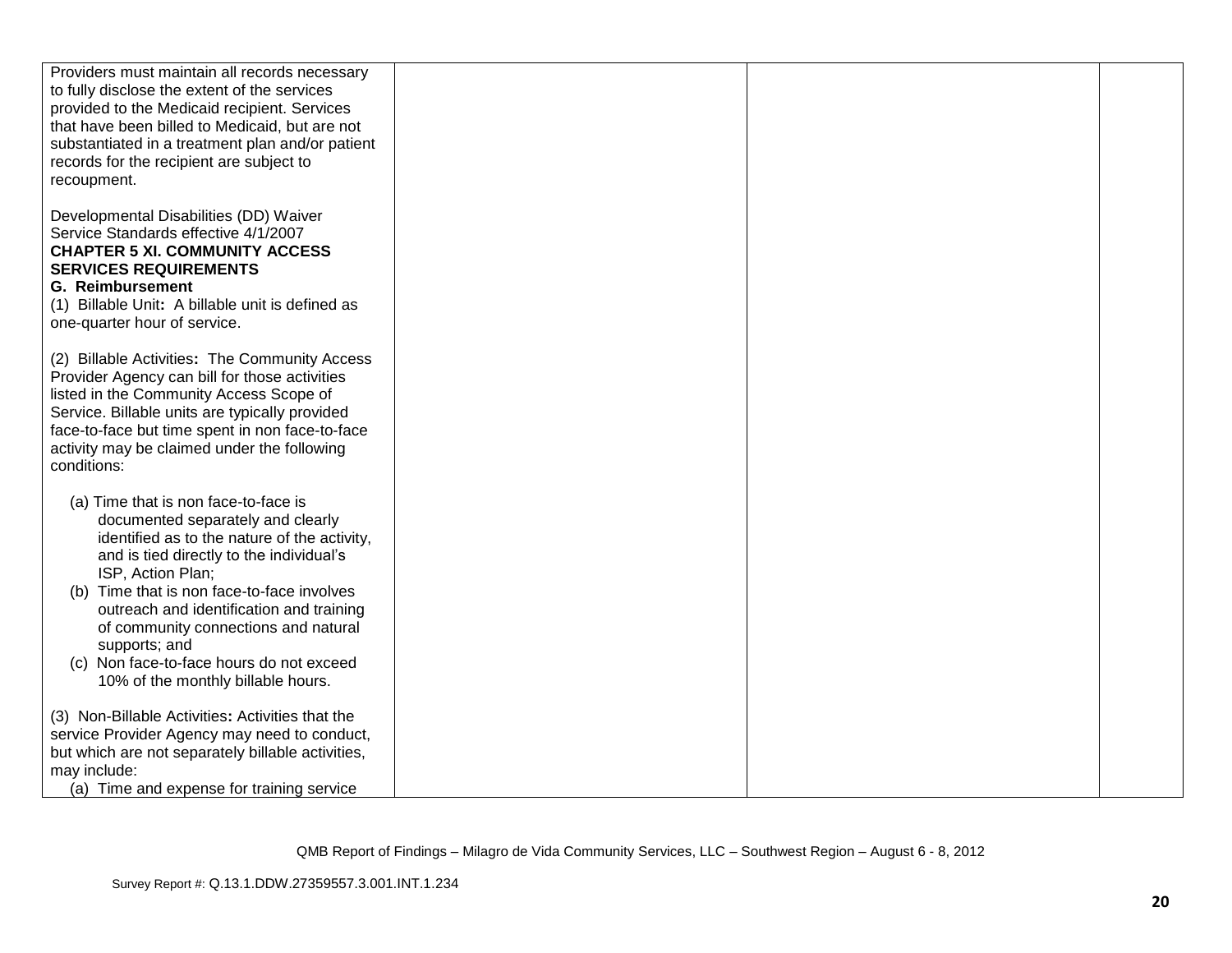| personnel;                                                                                  |  |  |
|---------------------------------------------------------------------------------------------|--|--|
| (b) Supervision of agency staff;<br>(c) Service documentation and billing<br>activities; or |  |  |
|                                                                                             |  |  |
|                                                                                             |  |  |
|                                                                                             |  |  |
| (d) Time the individual spends in segregated<br>facility-based settings activities.         |  |  |
|                                                                                             |  |  |
|                                                                                             |  |  |
|                                                                                             |  |  |
|                                                                                             |  |  |
|                                                                                             |  |  |
|                                                                                             |  |  |
|                                                                                             |  |  |
|                                                                                             |  |  |
|                                                                                             |  |  |
|                                                                                             |  |  |
|                                                                                             |  |  |
|                                                                                             |  |  |
|                                                                                             |  |  |
|                                                                                             |  |  |
|                                                                                             |  |  |
|                                                                                             |  |  |
|                                                                                             |  |  |
|                                                                                             |  |  |
|                                                                                             |  |  |
|                                                                                             |  |  |
|                                                                                             |  |  |
|                                                                                             |  |  |
|                                                                                             |  |  |
|                                                                                             |  |  |
|                                                                                             |  |  |
|                                                                                             |  |  |
|                                                                                             |  |  |
|                                                                                             |  |  |
|                                                                                             |  |  |
|                                                                                             |  |  |
|                                                                                             |  |  |
|                                                                                             |  |  |
|                                                                                             |  |  |
|                                                                                             |  |  |
|                                                                                             |  |  |
|                                                                                             |  |  |
|                                                                                             |  |  |
|                                                                                             |  |  |
|                                                                                             |  |  |
|                                                                                             |  |  |
|                                                                                             |  |  |
|                                                                                             |  |  |
|                                                                                             |  |  |
|                                                                                             |  |  |
|                                                                                             |  |  |
|                                                                                             |  |  |
|                                                                                             |  |  |
|                                                                                             |  |  |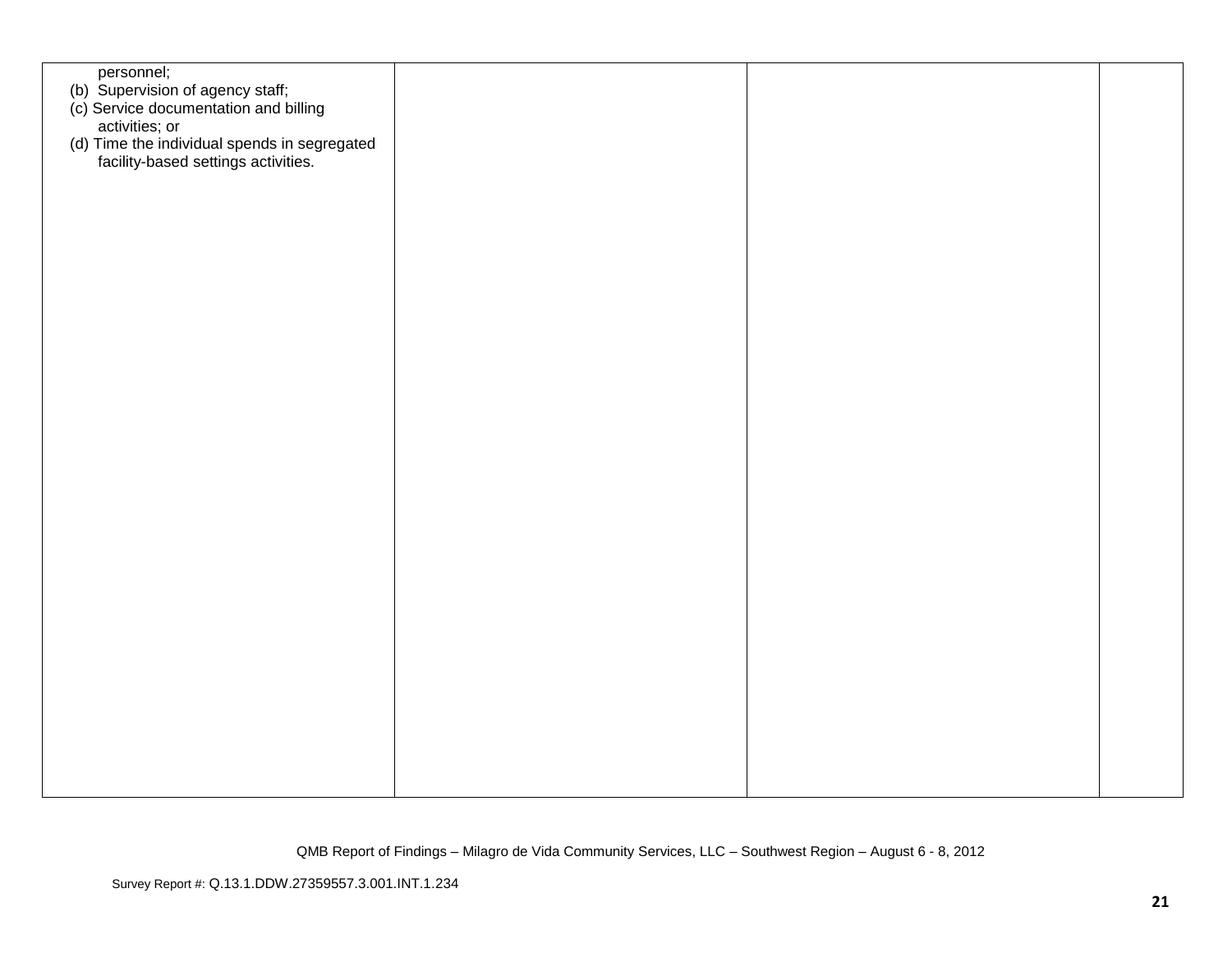| Tag # 5144 Adult Habilitation                                                                                                                                                                                                                                                                                                                                                                        |                                                                                                                                                                                                                                                                                                                                                                                                                                                                                                                                                                                                                                                | <b>Standard Level Deficiency</b>                                                                                                                                                                                                                                                                                                                                                          |                                                                                                                                                          |  |
|------------------------------------------------------------------------------------------------------------------------------------------------------------------------------------------------------------------------------------------------------------------------------------------------------------------------------------------------------------------------------------------------------|------------------------------------------------------------------------------------------------------------------------------------------------------------------------------------------------------------------------------------------------------------------------------------------------------------------------------------------------------------------------------------------------------------------------------------------------------------------------------------------------------------------------------------------------------------------------------------------------------------------------------------------------|-------------------------------------------------------------------------------------------------------------------------------------------------------------------------------------------------------------------------------------------------------------------------------------------------------------------------------------------------------------------------------------------|----------------------------------------------------------------------------------------------------------------------------------------------------------|--|
| <b>Reimbursement</b>                                                                                                                                                                                                                                                                                                                                                                                 |                                                                                                                                                                                                                                                                                                                                                                                                                                                                                                                                                                                                                                                |                                                                                                                                                                                                                                                                                                                                                                                           |                                                                                                                                                          |  |
| Developmental Disabilities (DD) Waiver<br>Service Standards effective 4/1/2007<br><b>CHAPTER 1 III. PROVIDER AGENCY</b><br><b>DOCUMENTATION OF SERVICE DELIVERY</b>                                                                                                                                                                                                                                  |                                                                                                                                                                                                                                                                                                                                                                                                                                                                                                                                                                                                                                                | Based on record review, the Agency failed to<br>provide written or electronic documentation as<br>evidence for each unit billed for Adult<br>Habilitation Services for 3 of 3 individuals.                                                                                                                                                                                                | <b>Provider:</b><br>State your Plan of Correction for the<br>deficiencies cited in this tag here: $\rightarrow$                                          |  |
| <b>AND LOCATION</b>                                                                                                                                                                                                                                                                                                                                                                                  |                                                                                                                                                                                                                                                                                                                                                                                                                                                                                                                                                                                                                                                |                                                                                                                                                                                                                                                                                                                                                                                           |                                                                                                                                                          |  |
| А.<br>В.                                                                                                                                                                                                                                                                                                                                                                                             | <b>General: All Provider Agencies shall</b><br>maintain all records necessary to fully<br>disclose the service, quality, quantity and<br>clinical necessity furnished to individuals<br>who are currently receiving services. The<br>Provider Agency records shall be<br>sufficiently detailed to substantiate the<br>date, time, individual name, servicing<br>Provider Agency, level of services, and<br>length of a session of service billed.<br><b>Billable Units: The documentation of the</b><br>billable time spent with an individual shall<br>be kept on the written or electronic record<br>that is prepared prior to a request for | Individual #1<br>April 2012<br>• The Agency billed 120 units of Adult<br>Habilitation (T2021 U1) from 4/23/2012<br>through 4/29/2012. Documentation received<br>accounted for 112 units.<br>Individual #2<br><b>June 2012</b><br>• The Agency billed 100 units of Adult<br>Habilitation (T2021 U3) from 6/18/2012<br>through 6/22/2012. Documentation received<br>accounted for 95 units. | <b>Provider:</b><br><b>Enter your ongoing Quality Assurance/Quality</b><br>Improvement processes as it related to this tag<br>number here: $\rightarrow$ |  |
| (1)<br>(2)<br>(3)                                                                                                                                                                                                                                                                                                                                                                                    | reimbursement from the HSD. For each<br>unit billed, the record shall contain the<br>following:<br>Date, start and end time of each service<br>encounter or other billable service interval;<br>A description of what occurred during the<br>encounter or service interval; and<br>The signature or authenticated name of<br>staff providing the service.                                                                                                                                                                                                                                                                                      |                                                                                                                                                                                                                                                                                                                                                                                           |                                                                                                                                                          |  |
| MAD-MR: 03-59 Eff 1/1/2004<br>8.314.1 BI RECORD KEEPING AND<br><b>DOCUMENTATION REQUIREMENTS:</b><br>Providers must maintain all records necessary<br>to fully disclose the extent of the services<br>provided to the Medicaid recipient. Services<br>that have been billed to Medicaid, but are not<br>substantiated in a treatment plan and/or patient<br>records for the recipient are subject to |                                                                                                                                                                                                                                                                                                                                                                                                                                                                                                                                                                                                                                                |                                                                                                                                                                                                                                                                                                                                                                                           |                                                                                                                                                          |  |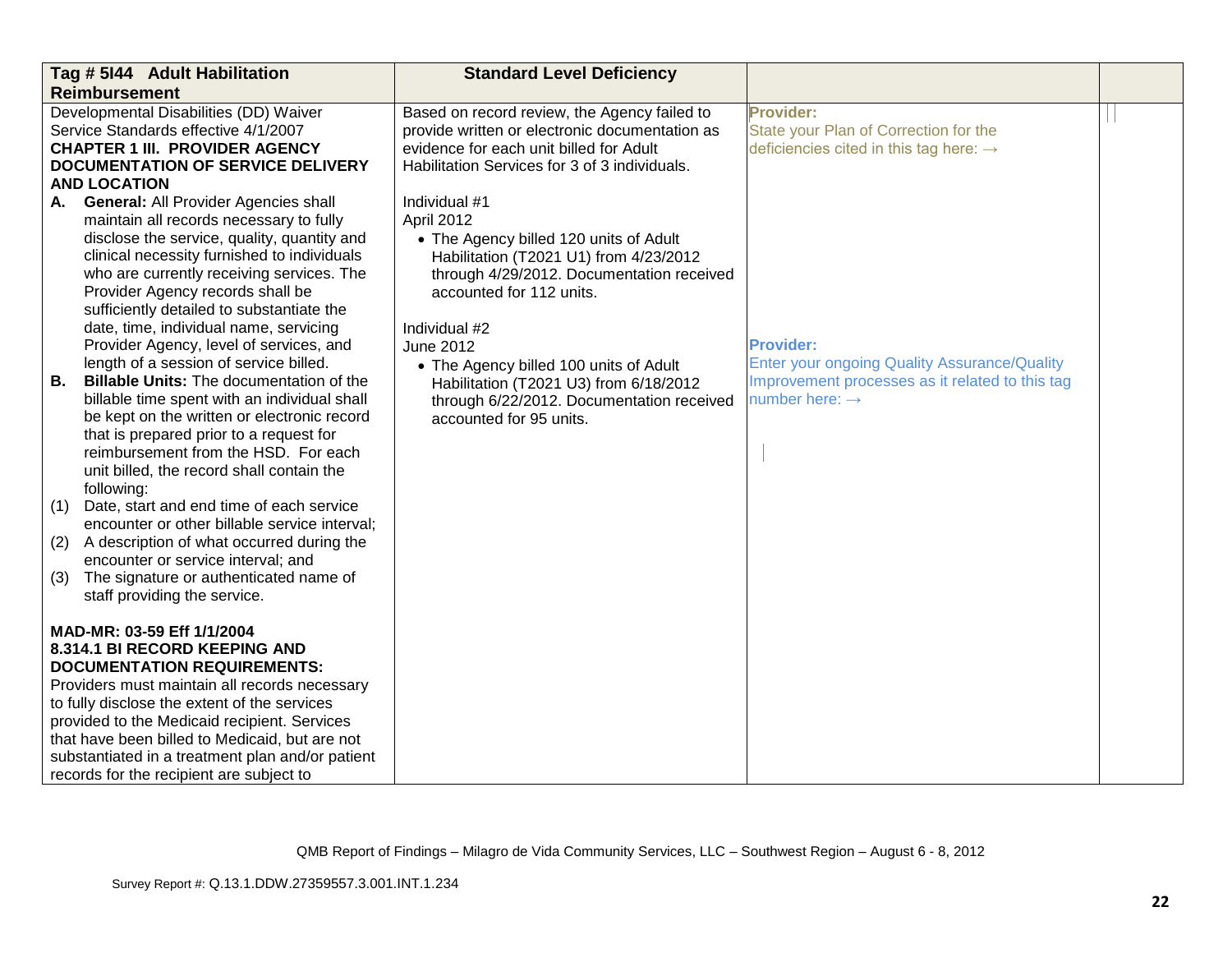| recoupment.                                                                                                                                                                                                                                                                                                                                                                                                                                                                                                                                                                                                                                                                                                                                                                                                                                       |  |  |
|---------------------------------------------------------------------------------------------------------------------------------------------------------------------------------------------------------------------------------------------------------------------------------------------------------------------------------------------------------------------------------------------------------------------------------------------------------------------------------------------------------------------------------------------------------------------------------------------------------------------------------------------------------------------------------------------------------------------------------------------------------------------------------------------------------------------------------------------------|--|--|
| Developmental Disabilities (DD) Waiver<br>Service Standards effective 4/1/2007<br><b>CHAPTER 5 XVI. REIMBURSEMENT</b><br>A. Billable Unit. A billable unit for Adult<br>Habilitation Services is in 15-minute increments<br>hour. The rate is based on the individual's level<br>of care.                                                                                                                                                                                                                                                                                                                                                                                                                                                                                                                                                         |  |  |
| <b>B. Billable Activities</b><br>(1) The Community Inclusion Provider Agency<br>can bill for those activities listed and described<br>on the ISP and within the Scope of Service.<br>Partial units are allowable. Billable units are<br>face-to-face, except that Adult Habilitation<br>services may be non-face-to-face under the<br>following conditions: (a) Time that is non face-<br>to-face is documented separately and clearly<br>identified as to the nature of the activity; and(b)<br>Non face-to-face hours do not exceed 5% of<br>the monthly billable hours.<br>(2) Adult Habilitation Services can be provided<br>with any other services, insofar as the services<br>are not reported for the same hours on the<br>same day, except that Therapy Services and<br>Case Management may be provided and billed<br>for the same hours |  |  |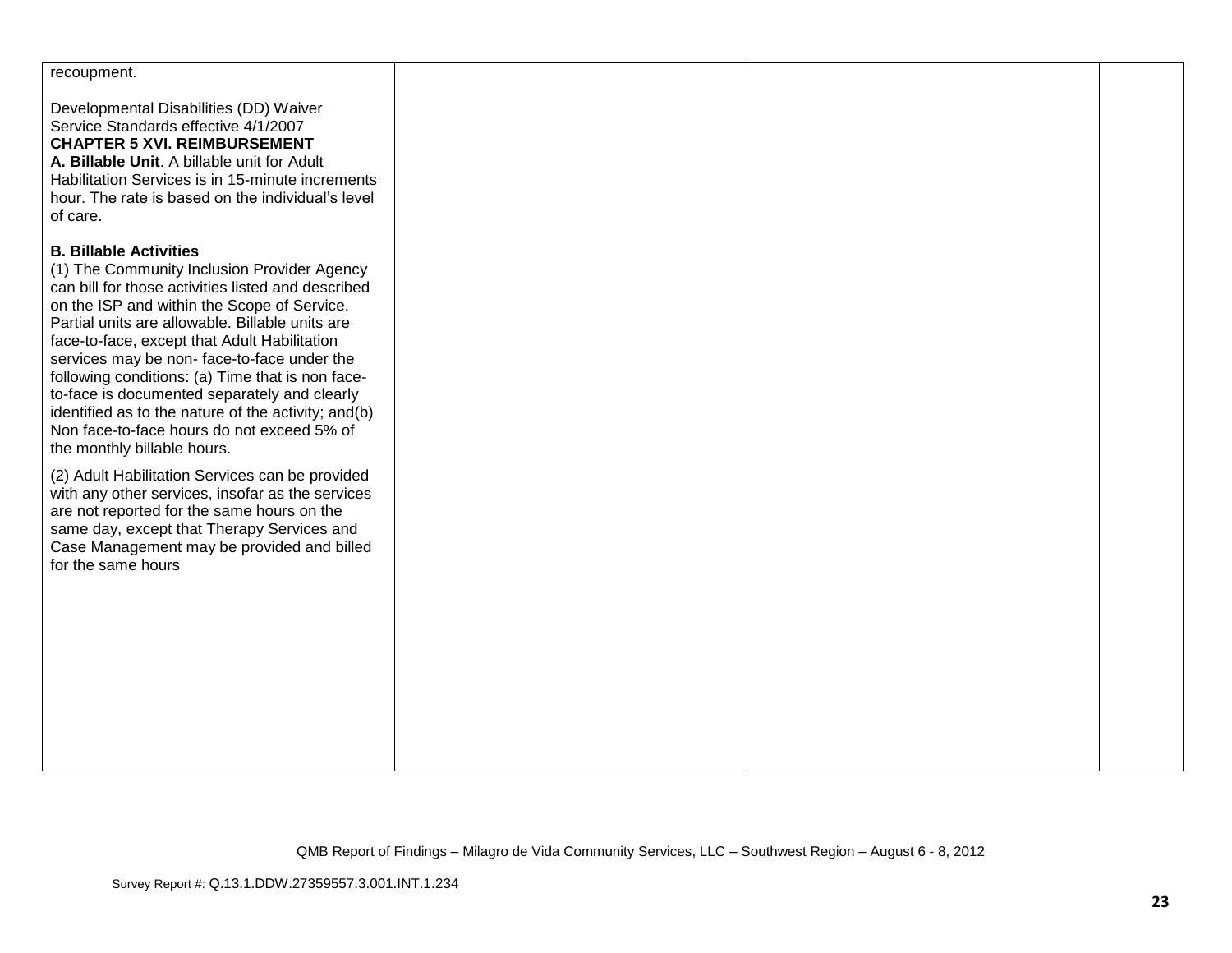Date: September 26, 2012 To: Brenda Rodriguez, Director of Programs Provider: Milagro de Vida Community Services, LLC Address: 2249 Santa Ana State/Zip: Las Cruces, NM 88011 E-mail Address: [milagrodevida@gmail.com](mailto:milagrodevida@gmail.com) Region: Southwest Survey Date: August 6 - 8, 2012 Program Surveyed: Developmental Disabilities Waiver Service Surveyed: Community Living Supports (Supported Living) & Community Inclusion Supports (Adult Habilitation & Community Access) Survey Type: Initial

RE: Request for an Informal Reconsideration of Findings

Dear Ms. Rodriguez;

Your request for a Reconsideration of Findings was received on September 5, 2012. Your request and the supporting evidence provided have been reviewed. Based on the review of applicable standards and regulations, review of the survey process and the evidence you provided, the following determinations have been made:

## Regarding Tag # 1A22

Determination: The IRF committee is modifying the original finding in the report of findings. You are required to complete the remainder of your Plan of Correction as previously indicated. Based on the document received as evidence the response from DSP #46 regarding the Positive Behavioral Crisis Plan will be removed from the finding. The remaining citations noted in tag 1A22 were not disputed.

### Regarding Tag # 5I44

Determination: The IRF committee is modifying the original finding in the report of findings. You are required to complete the remainder of your Plan of Correction as previously indicated. Based on documentation supplied the citation for billing/reimbursement for Individual during the month of June 2012 will be removed. The remaining citations noted in tag 6L14 were not disputed.

This concludes the Informal Reconsideration of Finding process. The IRF process is separate and apart from the Informal Dispute Resolution process or the Medicaid Fair Hearing process when DOH sanctions are imposed on a provider.

Thank you. Respectfully,

Scott Good Deputy Bureau Chief/QMB Informal Reconsideration of Finding Committee Chair